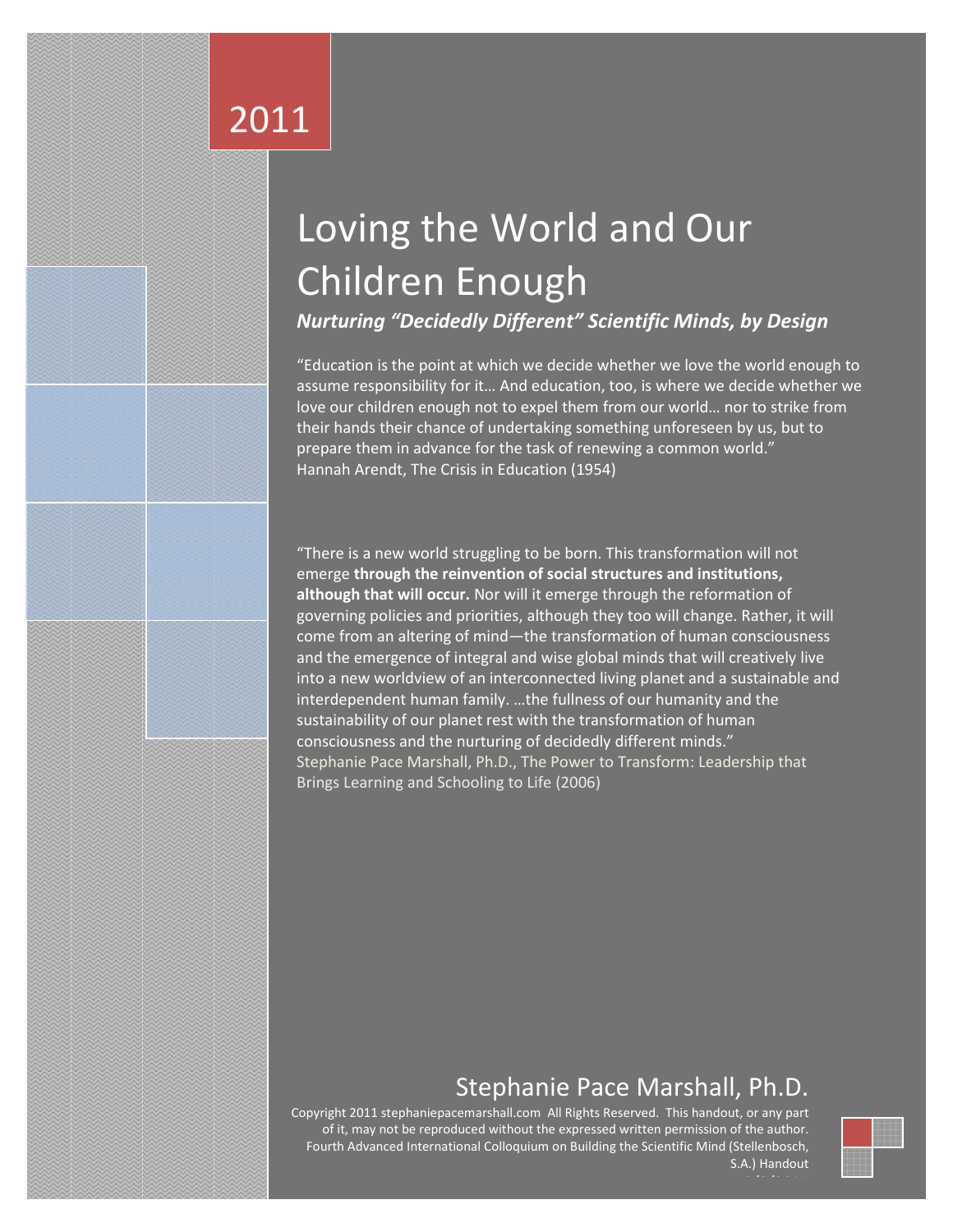

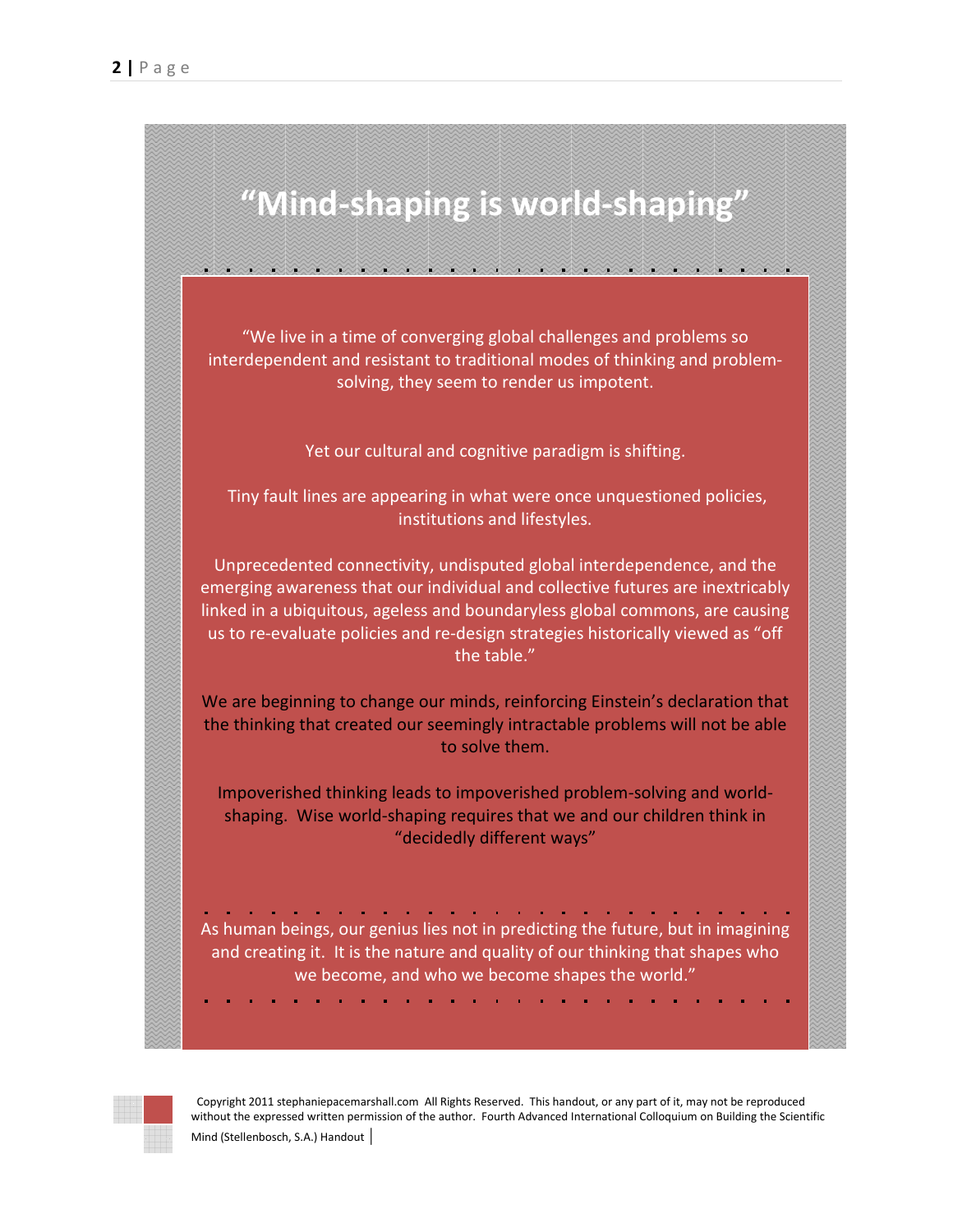## **We are Born Learning Beings**

We naturally imagine, wonder, invent, and explore our way into unknown territories and perplexing questions. Our curiosity and insatiable drive to know and figure things out is innate. Even if we wanted to, we could not stop learning and trying to make sense of our world and our place in it. We could not stop trying to understand who we are, why we are here, and how we belong.

And in our irrepressible quest to know, experience, explore, discover, and play, **We create our world.** 

## **Children Will Create…**

*"Whether order or disorder, chaos or harmony, beauty or ugliness, accord or violence, they will create…*

*Humans are …shaped by experiences early in life…The best learning often occurs when children spend unplanned and uncounted hours outdoors investigating, experimenting, exploring, and playing…spontaneously and delightfully designing their own curriculum. In the right circumstances, the result is a lifelong love affair with birds, bugs, fish, plants, trees, water, seashore and landscapes, a love affair that is the foundation for an imaginative life rich in possibilities.* 

*There is a worldwide movement to remake the human presence on Earth by designing with, not against, nature. Ecological design involves the calibration of human intentions with the knowledge of how the world works as a physical system and the use of that knowledge to inform and discipline our intentions.*

*It is rooted in the awareness of our proper role as members in the community of life and as players in the ongoing drama of evolution. It is predicated on the idea that nature is both a template and a model for human design, not something to be overwhelmed and mastered…* 

*Most important, ecological design—the practical application of the concepts of interrelatedness, systems, and long time horizons—is changing how we think, and how we think about the act of thinking.* 

*No improvement in our gadgetry and technology alone is remotely adequate to our situation without a profound change in our mindset. We arrived at our present precarious situation as a result of flaws in thinking, perception, and paradigm.* 

*That makes it a crisis for those who purport to improve such things"* (David W. Orr. *The Third Teacher*. Foreword:14-5).

## **Shallow or Deep Learning?**

Our children's responses to the "unnatural" design of schooling is often shallow learning, not the deep learning so essential for complex thinking, and creative knowledge generation and use.

#### *Shallow Learning:*

- Estranges learners from their deepest self
- Separates them from the experiences and questions that foster meaning and connection
- Diminishes their sense of belonging to others and to something bigger than themselves

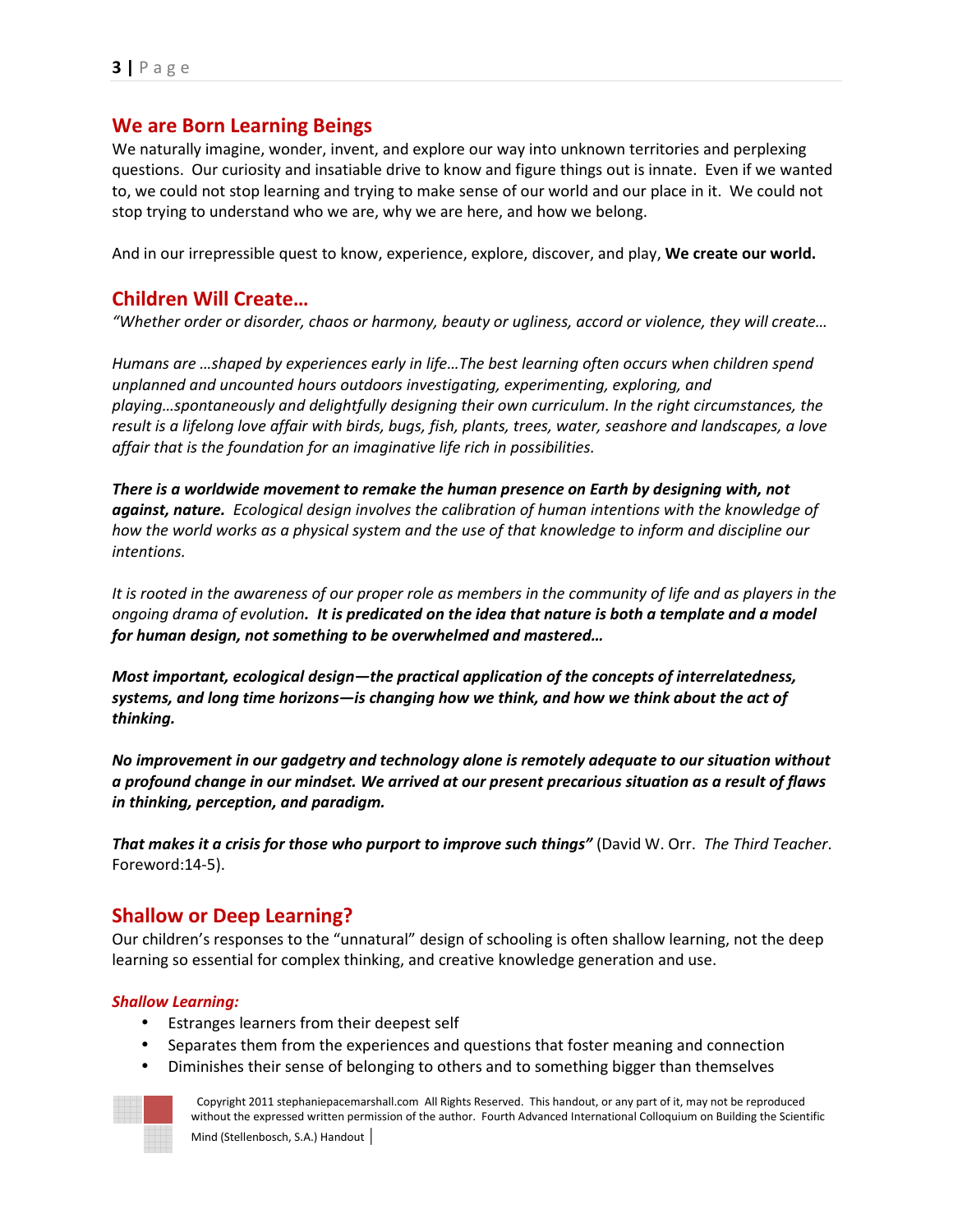- Encourages the preeminence of rapid coverage and acquisition over engagement and more deeply constructed understanding
- Distorts the learner's knowledge of herself as a learner
- Prevents learners from accessing their abundant potentials and
- Disconnects creativity and imagination from learning

Shallow learning most often results in risk-averse, uncurious and emotionally disengaged learners illequipped to respond to the messy and ethically complex problems we face—problems that defy simplistic categorizations and rapid resolution.

## **The Need For Deep Learning**

The nature and quality of our children's minds will shape who they become, and who they become will shape our world. The worldview now being mapped into the minds of our children is one of reduction, scarcity, fragmentation, competition, and winning.

Our current schooling story conceives learning as a mechanistic, prescribed, and easily measured *commodity* that can be incrementally and uniformly delivered to our children. This narrative could not be more brain and learning antagonistic.

While shallow learning fosters and validates only one way of knowing, deep learning is holistic, integrative and inclusive; it recognizes that we are living in a "both-and" universe, not an "either-or" one; it understands that it is often through the integration of polarities and seemingly disparate ways of knowing that genuine understanding and wisdom can be created.

Deep learning is both active and reflective. By immersing learners in interdependence and wholeness and meaningfully engaging them in the big ideas, questions, paradoxes, and ambiguities of the human experience, deep learning is transformative.

It reignites passion and curiosity and weaves a tapestry of connection and belonging that grounds learning in the roots of personal meaning and purpose.

Deep learning provides a context of connections and wholeness that reconnects children to all the ways they come to know and reestablishes their physical, cognitive, and spiritual intimacy and resonance with the natural world and one another.

## **The Quiet Crisis: What We and Our Children Have Lost**

The profound systemic problems that now cast a malignant shadow over our global community, our own society, and the growing minds of our children will not be resolved until we reconnect to the roots of what it means to be fully human and to what we and our children seem to have lost:

- A sense of personal identity, meaning and purpose.
- A passion for learning.
- A sense of wholeness, connectedness, and relatedness to the natural world and to one another.
- A deep awareness that we are part of something bigger, more mysterious, wondrous,
- An understanding that we must bring all the ways we uniquely come to know into learning—the analytical *and* the intuitive, the objective *and* the experiential, the scientific *and* the aesthetic, the linear *and* the spiritual.

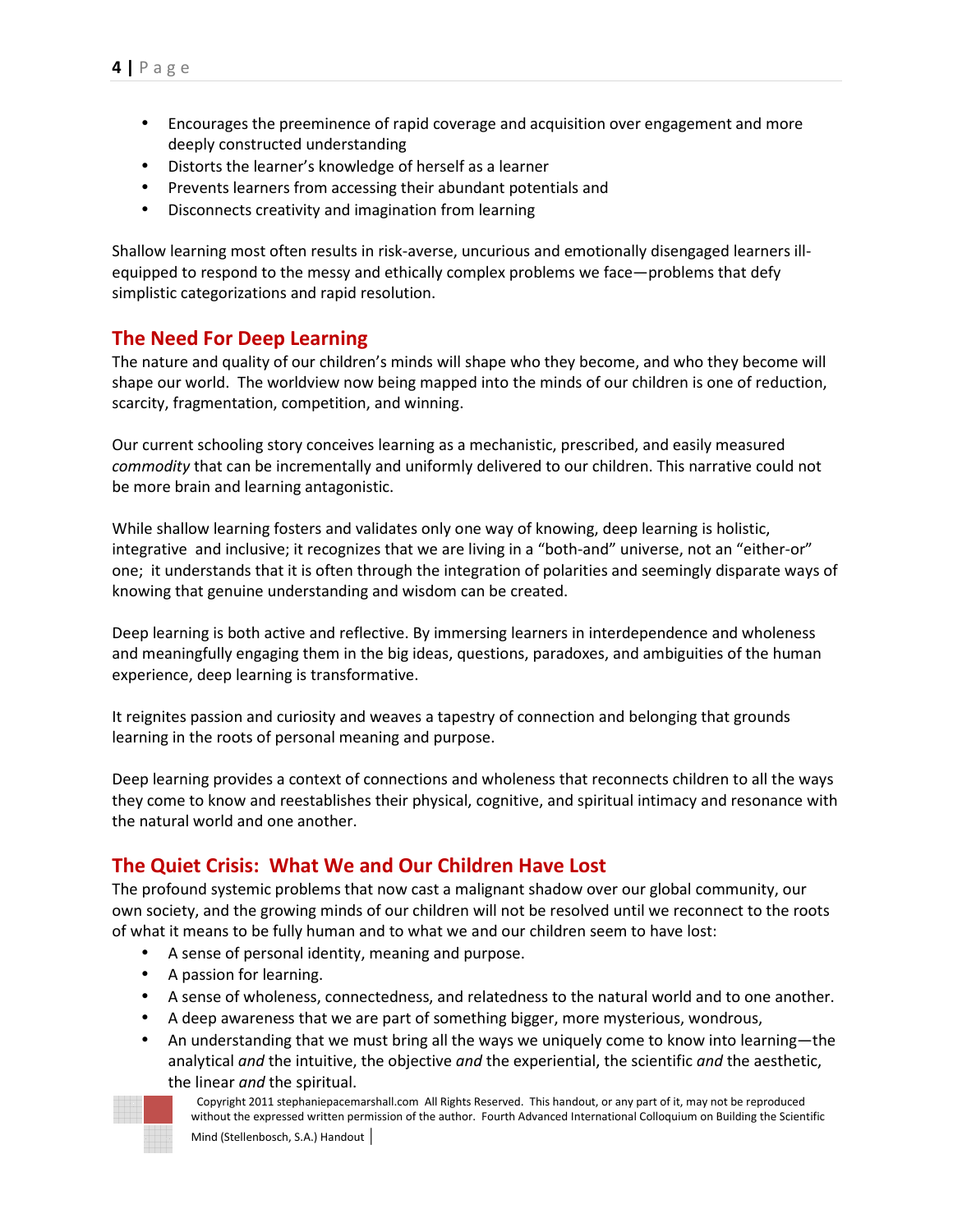- The compassionate use of knowledge and a global concern for human and community prosperity and moral action in the world.
- A commitment to ecological sustainability and the embrace of nature as a sacred and healing dimension of our lives.
- The capacity for silence and solitude.
- The intimate connection and collaboration of youth and elders around shared purpose, and
- The joy of deeply and imaginatively exploring what we love. (Stephanie Pace Marshall. *The Power To Transform*: 11-12)

## **The Future will Belong to "Decidedly Different," "Both/And" Minds That Are Integral and Wise**

**In a world of unprecedented connectivity and undisputed global interdependence, our future will be shaped by** *decidedly different* **minds that:** 

- Discern wholeness, understand design, interdependence and systems;
- notice, analyze and connect illusive patterns within vast amounts of unstructured multidisciplinary data;
- deftly change course when hypotheses and prototypes fail;
- systemically and imaginatively unravel complexity;
- creatively generate new ideas, questions, designs and ways of thinking;
- embrace ambiguity, uncertainty and paradox;
- seek restorative solutions to conflict;
- naturally take risks, tinker, improvise and venture into unexplored and unconventional territory;
- fluidly navigate, integrate and create within, between and beyond multiple disciplines and domains;
- globally collaborate to wisely advance the human condition and sustain the health of the planet.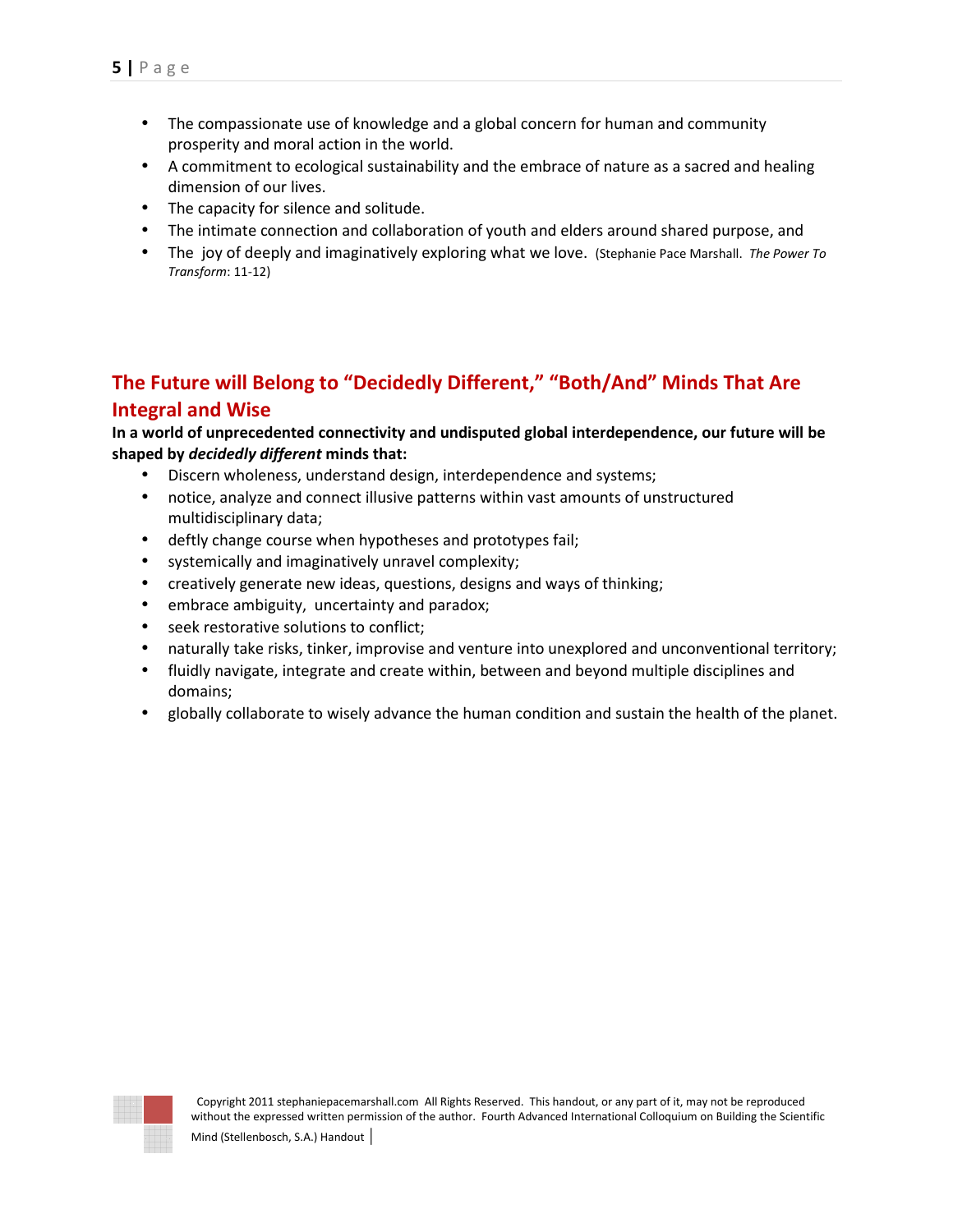## *"Both/And"Thinking*

*By design*, learning environments and experiences must invite children to develop their multiple potentials by cultivating the adaptive expertise, innovation and integration of "both/and" thinking; disciplinary, interdisciplinary and inquiry based; design based and systems based thinking.

#### **Such thinking integrates and validates the power of:**

- the intellect *and* the imagination;
- knowledge *and* relationships;
- research, hypotheses testing, and experimental design *and* prototyping, simulation, problemsolving, and storytelling;
- observation and evidence-based truth *and* improvisation and experiential truth;
- analytical measurement *and* aesthetic insight;
- observation *and* intuition;
- reason *and compassion and* empathy;
- curiosity and skepticism *and* wonder and awe; and
- expertise *and* wisdom and love (Marshall, 2006).

#### **To meaningfully engage requires integral and wise minds able to bring a holistic, connected, and imaginative context to how we ethically act within, make sense of and create our world.**

*The significance of educating for "integral thinking" is the power of an altered worldview. When we perceive and experience wholeness, we are transformed.*(Marshall, Ph.D., Stephanie Pace. "A Decidedly Different Mind." *Shift: At the Frontiers of Consciousness* 8(2005): 10- 15.)

## **A word about wisdom**

Wisdom is very different from intelligence. It is:

- a holistic process of reflection and judgment
- a way of thinking that cultivates and interconnected and balanced response to challenge
- a way of perceiving that takes the long view, sees the "big" picture" and enables us to see beyond immediate events and bring awareness and reflective context to seeing and resolving complex questions

Wisdom enables us to hold paradox and ambiguity, seek what is enduring and fluidly integrate objective and subjective ways of knowing. It is the "integration of intelligence and compassion" (James Garrison, Pres. Wisdom University)

"The nature and quality of how our children think and what they think about is the new "currency" for breakthrough research and problem-solving, pioneering collaboration, human-centered design, innovation and transformative global change."



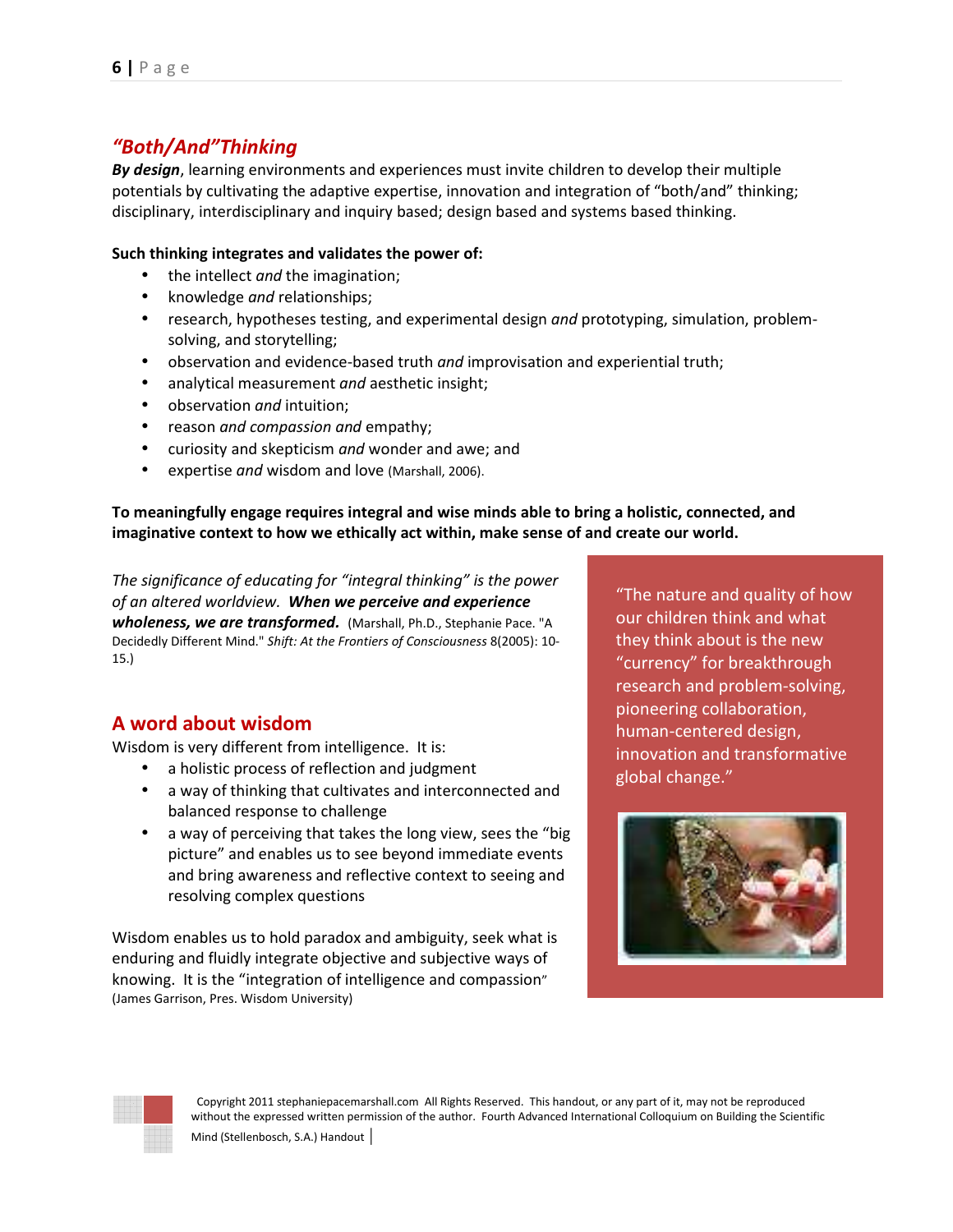## **"Naturally Right," by Design: A Dynamic and Vibrant Learning and Innovation Ecosystem**

**"Design is not simply the making of things, but rather a striving for wholeness"** (David W. Orr).

 **"What will it take to create a generative and life-affirming system of learning and schooling that liberates the goodness and genius of all children and invites and nurtures the power and creativity of the human spirit for the world?"** (Stephanie Pace Marshall, 2006)

**It will take a radical new story, map and landscape that honors how we learn and ignites and nurtures our children's inventive genius and enables it to flourish, by design.** 

## **Story, Map and Landscape**

"Mind-shaping is world-shaping. When we change the story, we change the map. When we change the map, we change the landscape. When we change the landscape, we change our experiences and our choices. When we change our experiences and our choices, we can change our minds. And when we change our minds, we can change the world. Changing the story, changes everything." (Stephanie Pace Marshall, 2006)

#### **The Story**

**"Stories are the secret reservoirs of values. Change the stories, individuals or nations live by and tell themselves, and you change the individuals and nations.** Beware of the stories you read or tell; subtly at night, beneath the waters of consciousness, they are altering your world." (Ben Okri, *Birds of Heaven*, 34)

"Even in our data-driven culture, narrative trumps data every time. The power of story is simply disproportionate to the actual information it provides." (Stephanie Pace Marshall)

"Stories become "testaments, old or new, that choreograph the life of the community" (Stephen Larsen in Phil Cousineau: *Once and Future Myths*, 2001)

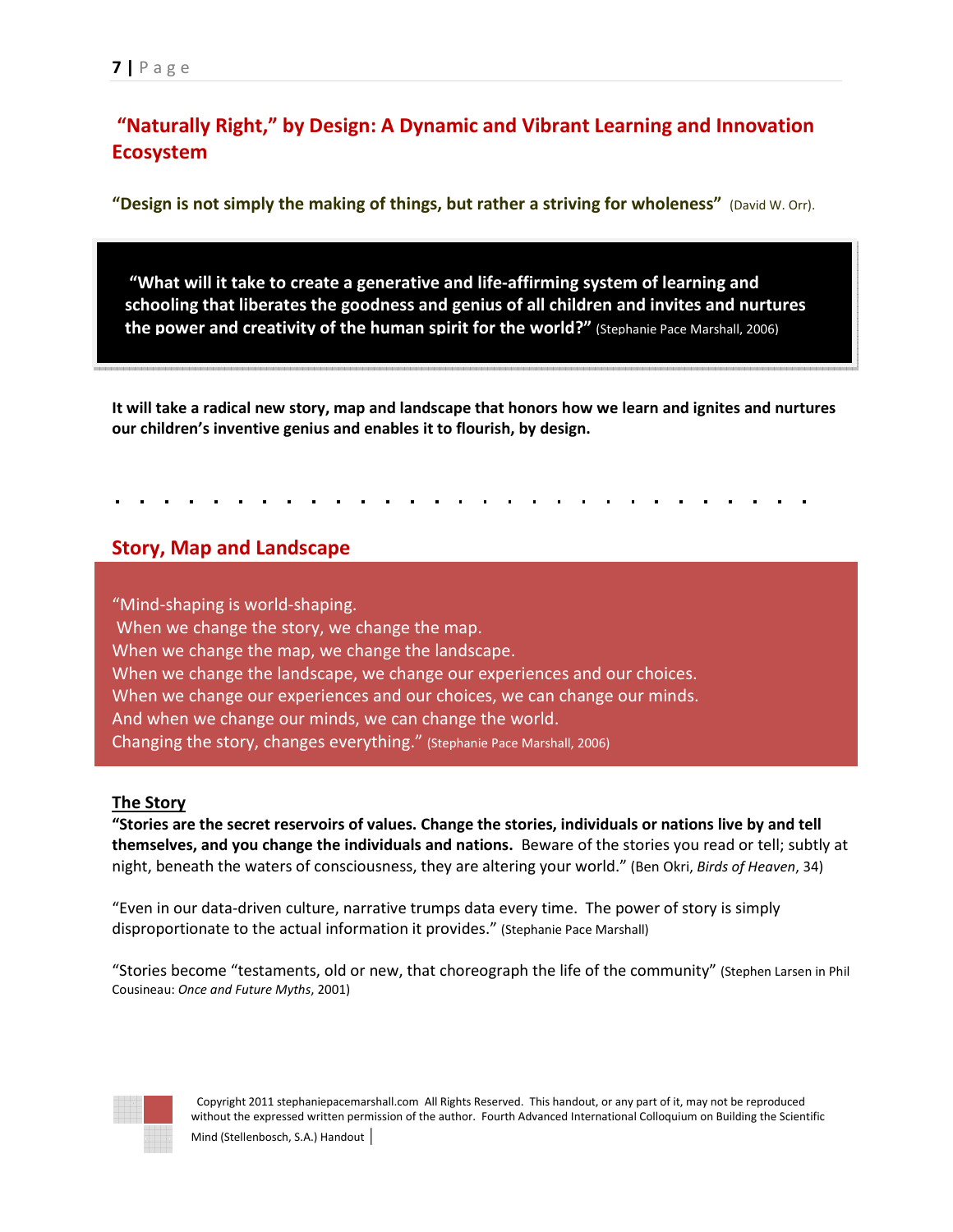#### **The Map**

**"We design for what we love. We design because we want what we care about to live.** Design is about timeless influence. It is about intentionally shaping the conditions within which dreams and possibilities are invited or denied." (Stephanie Pace Marshall)

"Design is a map--a representation of our deepest passions, beliefs and commitments. It is an idea, a conception, and an image made visible-an act of faith--that from the design we imagine and conceive, we can actually create a new way of being in the world." (Stephanie Pace Marshall)

#### **The Landscape**

**"To educate our children wisely requires that we create generative learning communities, by design.** Such communities have their roots in **purpose**, not prescription; **meaning**, not memory; **engagement**, not transmission; **inquiry**, not compliance; **exploration**, not acquisition; **challenge**, not threat; **personalization**, not uniformity; **interdependence**, not individualism; **collaboration**, not competition; **questions**, not answers; and **trust**, not fear." (Stephanie Pace Marshall)



Adding wings to a caterpillar does not create a butterfly. It creates awkward and dysfunctional caterpillars. *Butterflies are created through transformation.* 

| ž<br>۰           | ۰<br>٠      | ë<br>۰      | ۰<br>٠           | ×                |        |                  |                       |                       |        |
|------------------|-------------|-------------|------------------|------------------|--------|------------------|-----------------------|-----------------------|--------|
| ٠<br>٠<br>×<br>Ń | ×           | ī<br>ī      | ٦<br>ī<br>۰      | ×                |        |                  |                       |                       |        |
| ٠<br>٠<br>8      | ٠<br>ĸ      | ٠<br>٠<br>× | ٠<br>٠<br>۰<br>۰ | ×<br>٦           |        |                  |                       |                       |        |
| ٠<br>٠<br>8      | ٠<br>×      | ×           | ×                | 8<br>ı           |        |                  |                       |                       |        |
| ٠<br>٠<br>z<br>۱ | ٠<br>٠<br>۰ | ٦<br>۰<br>v | ٠<br>×           | ٠<br>٠<br>í<br>۱ |        |                  |                       |                       |        |
| ۰<br>۰           |             |             |                  | ۰<br>۰           |        |                  |                       |                       |        |
|                  |             |             |                  |                  | õ<br>ĭ | ×                | ×                     | ÷.                    | ı      |
|                  |             |             |                  |                  | R      | ż<br>¥<br>ö<br>¥ | ż<br>¥<br>ö<br>¥      | v                     |        |
|                  |             |             |                  |                  |        |                  |                       |                       | 4<br>× |
|                  |             |             |                  |                  | 8<br>R | 8<br>ş<br>¥<br>œ | 8<br>ş<br>×<br>×<br>¥ | 8<br>ż<br>¥<br>×<br>¥ | ï<br>ż |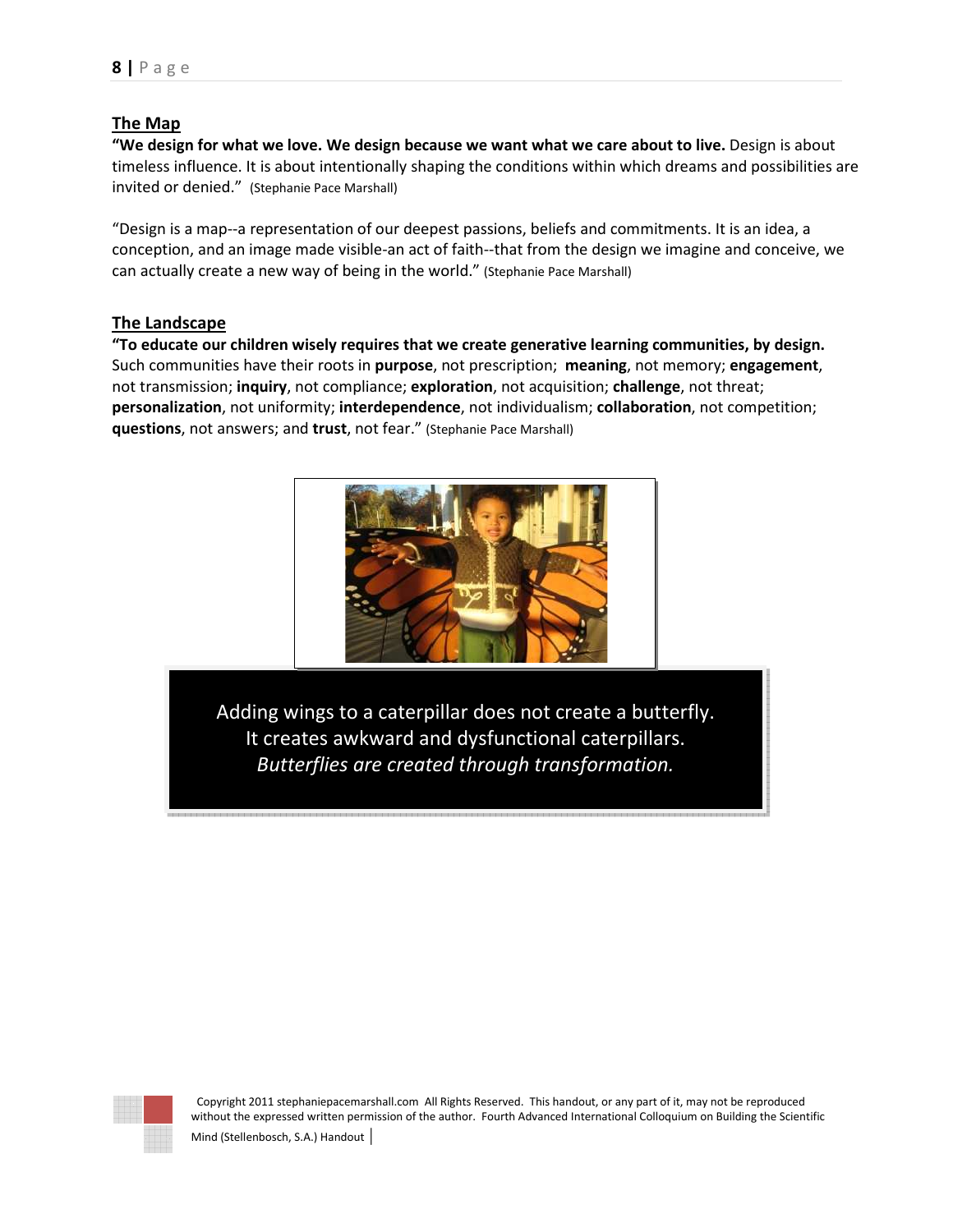## **The Current Reductive Story and the New Integral Story\*:**  *A Comparison*

|                                                           | <b>The Current Reductive Story:</b><br><b>Prescriptive and Uniform Transaction</b>                                                                     | <b>The New Integral Story:</b><br><b>Generative and Personalized Engagement</b>                                                                         |
|-----------------------------------------------------------|--------------------------------------------------------------------------------------------------------------------------------------------------------|---------------------------------------------------------------------------------------------------------------------------------------------------------|
| <b>Mental Model of</b><br><b>Learning &amp; Schooling</b> | <b>Deficiency and Memory:</b><br>Analyzing, "Fixing" and Re-mediating Identified Learning<br>Limitations;<br>Accepting External Authority for Learning | <b>Abundance and Meaning:</b><br>Activating, Developing and Connecting Unknowable<br>Learning Potentials;<br>Developing Internal Authority for Learning |
| <b>Learning Identity</b>                                  | <b>Passive Acquisition and Pragmatic Compliance:</b><br>Short-Term                                                                                     | <b>Purposeful and Transformative Engagement</b><br>Life-Long                                                                                            |
| <b>Learner Identity</b>                                   | <b>Disengaged and Conforming Recipient:</b><br>Receive Inert Information                                                                               | <b>Active and Inquiring Co-Creator:</b><br><b>Construct Meaning</b>                                                                                     |
| <b>Teaching Identity</b>                                  | <b>Transmitter:</b><br>Convey Pre-Selected Information; Dispenser                                                                                      | <b>Mentor:</b><br>Weave Deep and Emergent Understanding;<br>Co-Creator                                                                                  |
| <b>Learning Information</b>                               | <b>Static and Limited:</b><br>Externally Prescribed, Controlled and Perceived as<br><i><u><b>Irrelevant</b></u></i>                                    | <b>Dynamic and Abundant:</b><br>Externally Responsive, Self-Generated, Accessible and<br><b>Imbued with Meaning</b>                                     |
| <b>Learning Relationships</b>                             | Contractual:<br>Individualistic, Competitive and Fear-Based                                                                                            | <b>Collaborative:</b><br>Inclusive, Interdependent and Trust-Centered                                                                                   |
| <b>Learning Processes</b>                                 | <b>Mechanistic:</b><br>Acquisition-based and Risk-Averse                                                                                               | <b>Creative:</b><br>Inquiry-based and Exploratory                                                                                                       |
| <b>Learning Patterns</b>                                  | <b>Prescribed and Hierarchical:</b><br>Fragmented—Focused on Parts                                                                                     | <b>Self-Generated and Networked:</b><br>Holistic—Focused on the Whole                                                                                   |
| <b>Learning Structures</b>                                | <b>Immutable and Standardized:</b><br>Permanent and Non-Responsive to New Learning                                                                     | <b>Flexible and Adaptive:</b><br>Temporary and Responsive to New Learning                                                                               |
| <b>Quality of Minds</b>                                   | <b>Reductive:</b><br>Shallow, Fragmented, Rigid                                                                                                        | Integral:<br>Holistic, Connected, Resilient                                                                                                             |

\* Excerpt from the book, **The Power to Transform: Leadership that Brings Learning and Schooling to Life** (p. 169)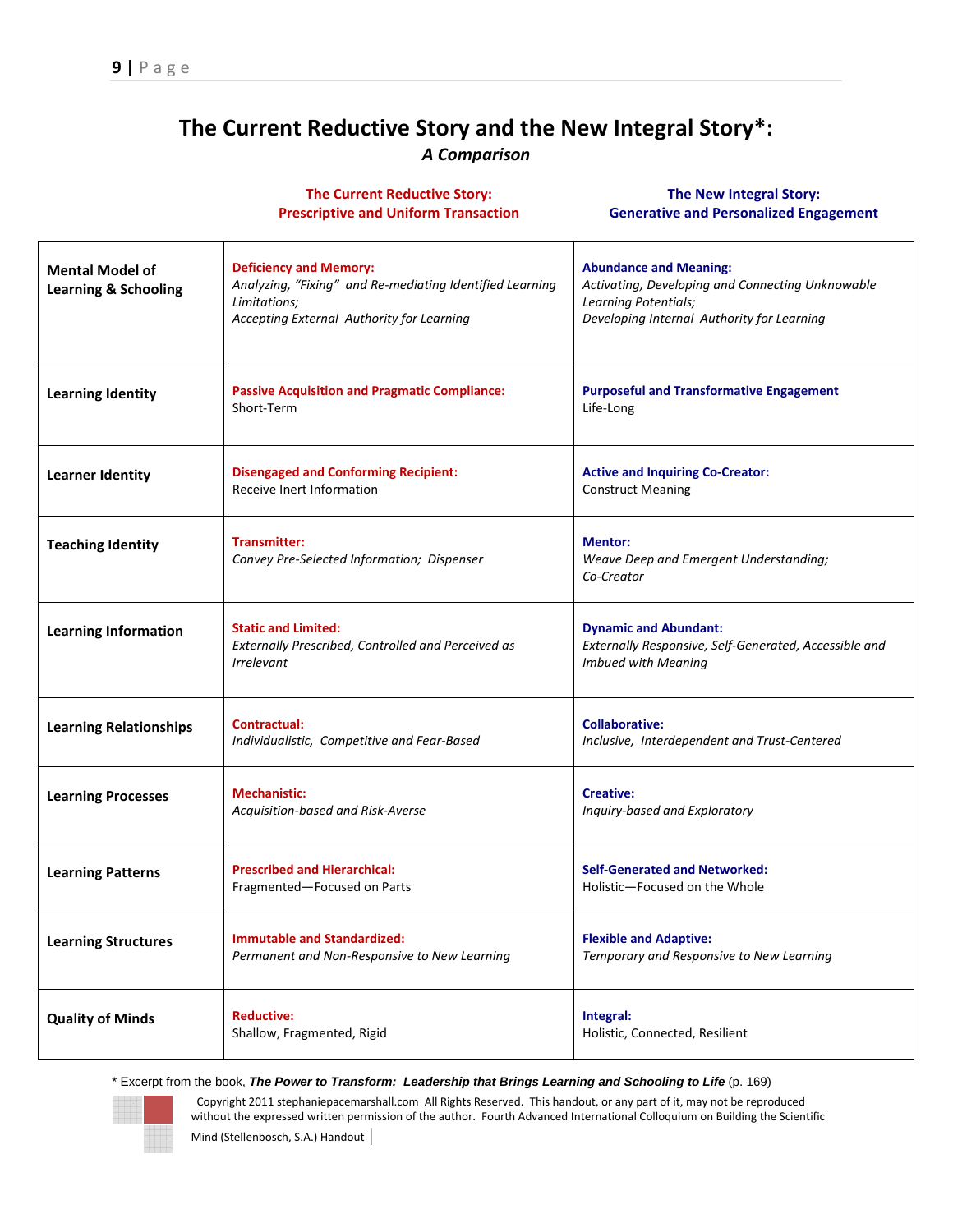# **Two Stories of Learning and Schooling**

| The Current Reductive Story of Learning & Schooling                                                                                                                                                                                                                                                                                                                                                                                                                                                                                                                                                                                                         | The New Integral Story of Learning & Schooling                                                                                                                                                                                                                                                                                                                                                                                                                                                                                                                                                                                                              |
|-------------------------------------------------------------------------------------------------------------------------------------------------------------------------------------------------------------------------------------------------------------------------------------------------------------------------------------------------------------------------------------------------------------------------------------------------------------------------------------------------------------------------------------------------------------------------------------------------------------------------------------------------------------|-------------------------------------------------------------------------------------------------------------------------------------------------------------------------------------------------------------------------------------------------------------------------------------------------------------------------------------------------------------------------------------------------------------------------------------------------------------------------------------------------------------------------------------------------------------------------------------------------------------------------------------------------------------|
| <b>Prescriptive &amp; Uniform Transaction</b>                                                                                                                                                                                                                                                                                                                                                                                                                                                                                                                                                                                                               | <b>Generative &amp; Personalized Engagement</b>                                                                                                                                                                                                                                                                                                                                                                                                                                                                                                                                                                                                             |
| 1. The context and mental model of learning is scarcity and<br>deficiency-diagnosing, remediating, and "fixing" the learner's<br>clearly identified and often tenacious limitations. The focus of<br>learning is <i>memory</i> -passively acquiring information and<br>accepting external authority for learning.                                                                                                                                                                                                                                                                                                                                           | 1. The context and mental model of learning is abundance-<br>activating, developing and connecting the learner's multiple and<br>indeterminate potentials. The focus of learning is meaning-<br>developing understanding and internal authority for learning.                                                                                                                                                                                                                                                                                                                                                                                               |
| 2. Competition, threats, sanctions, and fear are the most<br>powerful external motivations to learning. Learning is shaped<br>and driven by external mandates and sanctions.<br>3. Intelligence is a singularly defined, immutable, stable, and<br>heredity-determined capacity distributed along a "normal"<br>bell-shaped curve. Potential is finite and can be precisely<br>determined. Every learner possesses a single general<br>intelligence quotient (IQ) that remains relatively fixed<br>throughout life.<br>4. The holistic engagement of the learner's mind, body,                                                                              | 2. Autonomy, meaning, creativity, exploration, and the quest<br>for novelty are powerful and sustainable intrinsic motivations<br>for learning. Learning is shaped and driven by personal purpose.<br>3. Intelligences are dynamic, multidimensional potentials for<br>information processing, product creation, and problem-<br>resolution, not-fixed immutable capacities. They are shaped<br>through the dynamic interplay between heredity and<br>environment and can be intentionally activated. Every learner<br>possesses a unique and vibrant constellation of unknowable<br>potentials.<br>4. The holistic engagement of the learner's mind, body, |
| emotions and spirit in learning detracts from rigorous inquiry.<br>Passion, wonder, awe, joy, and the emotional and spiritual<br>dimensions of who we are generally interfere with, detract<br>from, or significantly derail rigorous inquiry, scholarship, and<br>integrative work. Learning is understood as pragmatic<br>compliance.                                                                                                                                                                                                                                                                                                                     | emotions and spirit is essential for rigorous inquiry and<br>integrated work. Inviting passion, wonder, joy and the<br>emotional and spiritual dimensions of who we are into learning,<br>enables meaning and creativity. Learning is understood as<br>transformative engagement.                                                                                                                                                                                                                                                                                                                                                                           |
| 5. Prior knowledge and experience are not relevant to future<br>learning and are often encumbrances and detractors.                                                                                                                                                                                                                                                                                                                                                                                                                                                                                                                                         | 5. Prior knowledge and experience are essential foundations<br>for linking and integrating future learning.                                                                                                                                                                                                                                                                                                                                                                                                                                                                                                                                                 |
| 6. Data, information, and knowledge are the same. A student<br>acquired data and information is presumed to have gained<br>knowledge and understanding. Knowledge is not viewed as co-<br>created meaning. It is detached from the learner.                                                                                                                                                                                                                                                                                                                                                                                                                 | 6. Data, information and knowledge are profoundly different.<br>A student who has acquired data and information is not<br>presumed to have developed knowledge and understanding.<br>Knowledge is relational, embedded in context and continuously<br>constructed by the learner, in community.                                                                                                                                                                                                                                                                                                                                                             |
| 7. The more information acquired, the better. Rapidly<br>acquired information is more important than slowly<br>constructed knowledge and understanding. The capacity for<br>complex and systemic problem-solving rests solely with<br>increased information.                                                                                                                                                                                                                                                                                                                                                                                                | 7. Depth and complexity of understanding are more important<br>than the quantity of information acquired. Understanding<br>creates meaning, wholeness and integration. Complex and<br>systemic problem-resolution emerges from integral minds-<br>from the capacity to understand the dynamic relationships<br>within systems and to discern and connect patterns.                                                                                                                                                                                                                                                                                          |
| 8. Learning is grounded in a detached epistemology (ways of<br>knowing). This epistemology honors only one way of knowing-<br>the objectively verifiable, the analytical and the experimental.<br>It views empirical observation as the most important skill,<br>believes knowledge acquisition requires the disengagement of<br>the learners' emotions and that subjectivity and individually<br>constructed meaning endanger the pursuit of objective truth. It<br>asserts that learning is a totally rational process, that there is<br>no relationship between the knower and the known, and that<br>connection to "self" is not essential to learning. | 8. Learning is grounded in a relational epistemology (ways of<br>knowing). This epistemology affirms integral ways of knowing,<br>believes meaning and connections are constructed by the<br>learner, and that the learner's passion and love are essential for<br>deep learning. It asserts that relatedness and engagement are<br>at the heart of learning, that there is a profound connection<br>between the knower and the known, and that connection to<br>one's "self" and a coherent sense of self are essential to<br>learning.                                                                                                                    |
| 9. Learning is a detached and inert process. Learners of the<br>same age are far more alike than they are different and have<br>similar learning needs. Effective and efficient instruction<br>requires whole groups of chronological age peers to learn and<br>advance together in a prescribed sequence.                                                                                                                                                                                                                                                                                                                                                  | 9. Learning is inherently relational. Relationships and<br>interdependence enable us to meaningfully connect and belong in<br>community. Deep learning is more likely when a multi-aged and<br>multigenerational community is purposefully learning, exploring,<br>and co-creating together.                                                                                                                                                                                                                                                                                                                                                                |

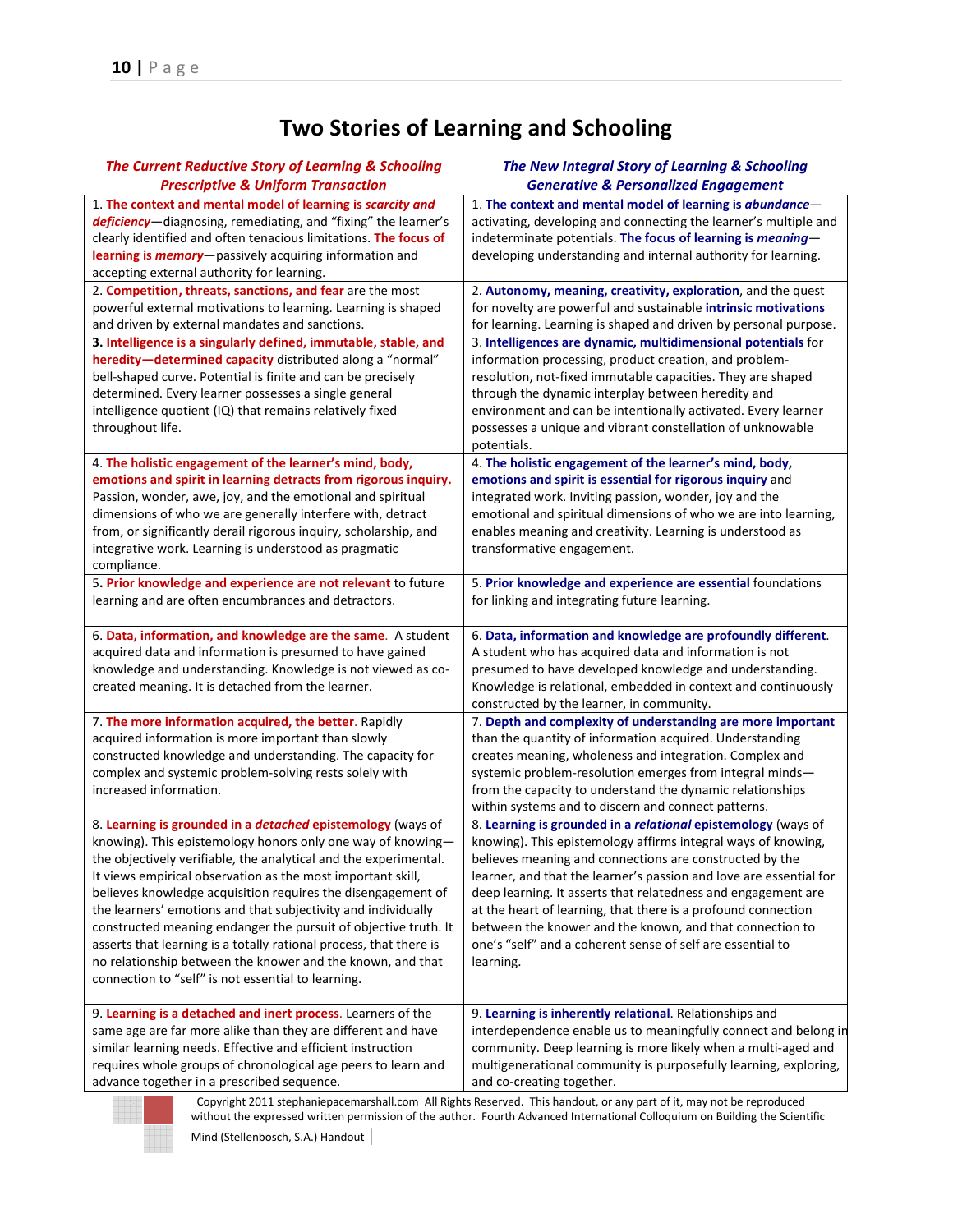#### *The Current Reductive Story of Learning & Schooling Prescriptive & Uniform Transaction*

#### *The New Story of Learning & Schooling Generative & Personalized Engagement*

| 10. Learning is primarily a passive, individual and incremental      | 10. Learning is a purposeful, exploratory, and creative process of      |
|----------------------------------------------------------------------|-------------------------------------------------------------------------|
| process of acquiring pre-selected, externally controlled and often   | discovery. It is a natural goal-directed process of constructing        |
| mandated information devoid of personal or social context,           | meaning through pattern formulation and active engagement in            |
| relationships, experience, or environmental influences. It is the    | complex issues and problems.                                            |
| quantitatively measurable result of a stimulus-response process.     |                                                                         |
| 11. Individual and collaborative inquiry and the creative            | 11. Individual and collaborative inquiry and the creative               |
| exploration of messy, ill-structured, and interconnected questions   | exploration of messy, ill-structured and interconnected questions       |
| and problems relevant and meaningful to the learner are              | and problems relevant and meaningful to the learner, are the            |
| interferences to prescribed time allocation and established          | processes through which children acquire the knowledge and              |
| standards and curriculum and will not prepare students for           | repertoire of strategies and skills needed for developing deep          |
| success on high stakes tests or work.                                | understanding and expertise.                                            |
| 12. Schooling is fundamentally a utilitarian enterprise. The         | 12. Schooling is fundamentally a moral enterprise. The purpose of       |
| purpose of schooling is to rapidly acquire information, cover        | education is to transform minds-to acquire and construct                |
| content, memorize and reproduce facts, and decrease variance         | knowledge, develop deep understanding and wisdom and                    |
| between students on standardized achievement tests. Developing       | demonstrate learning through discovery, reflection and the              |
| "practical" wisdom is too illusive and value-laden to be a function  | exploration and resolution of essential questions that advance the      |
| of public schooling.                                                 | human condition.                                                        |
| 13. Broad curriculum coverage, content segmentation, and             | 13. Deep understanding gained through pattern recognition and           |
| incrementalism are the most efficient and effective ways to learn    | concept integration promotes wholeness and the flow of                  |
| a discipline. Disciplinary information can best be acquired if we    | knowledge within and between domains. Disciplinary knowledge            |
| teach a large number of discrete topics independently.               | and understanding can best be encouraged if we teach disciplinary,      |
| Interdisciplinary and transdisciplinary learning are "soft," largely | interdisciplinary and transdisciplinary organizing principles, patterns |
| superficial, and distort the rigor of disciplinary boundaries.       | and concepts in a coherent and integrative context.                     |
| Discerning and integrating disciplinary knowledge and inquiry        |                                                                         |
| patterns are not essential for acquiring information.                |                                                                         |
| 14. Learning is credentialed by the calendar and by the pre-         | 14. Learning is demonstrated, assessed and credentialed by              |
| determined amount of time spent (and assumed to be sufficient)       | multiple forms of evidence and by exhibitions and performances          |
| acquiring pre-selected information. Learning time is a fixed         | of deep understanding, anytime and anywhere. Learning time is           |
| commodity and credentialing occurs when the scheduled learning       | variable. Learning is assessed whenever the learner is ready and is     |
| time is finished. Learners are not capable of participating in the   | credentialed when learning is demonstrated. Learners actively           |
| assessment of their own learning or that of their peers.             | participate in the assessment of their own and their peers learning.    |
| 15. Rigorous, meaningful, reliable, and legitimate measurement       | 15. Rigorous, meaningful, reliable and legitimate assessment of         |
| and evaluation of learning can only be objective and external.       | deep learning is dynamic, flexible and systemic. It includes both       |
| Only that which can be quantitatively and objectively measured       | quantitative and qualitative evidence of understanding. It is self-     |
| demonstrates genuine learning. Frequent high-stakes testing is the   | correcting and is demonstrated in authentic contexts and settings       |
| most effective means to determine student achievement.               | that enable complex responses.                                          |
| 16. It is unnecessary for the curriculum to be connected to the      | 16. Meaningful curriculum must be connected to the learner's            |
| learner's experience, the community's needs or the world's           | lived experience, the community's needs and the world's problems.       |
| problems. Most important learning happens in classrooms. Life is     | Life must be the school's curriculum.                                   |
| not the school's curriculum.                                         |                                                                         |

*"I believe that the radical and essential purpose of education is to invite the transformation of minds by reconnecting our children's multiple learning potentials to their lives, their communities and their world. Within our vast and awesome universe, our children need to understand how and where they belong. Our children are hungry for wholeness, meaning, connection and belonging and for mindful challenge. We can nourish them through a radical new story and a generative new landscape of deep and soulful learning." (The Power To Transform: Leadership That Brings Learning and Schooling to Life, 2005).*

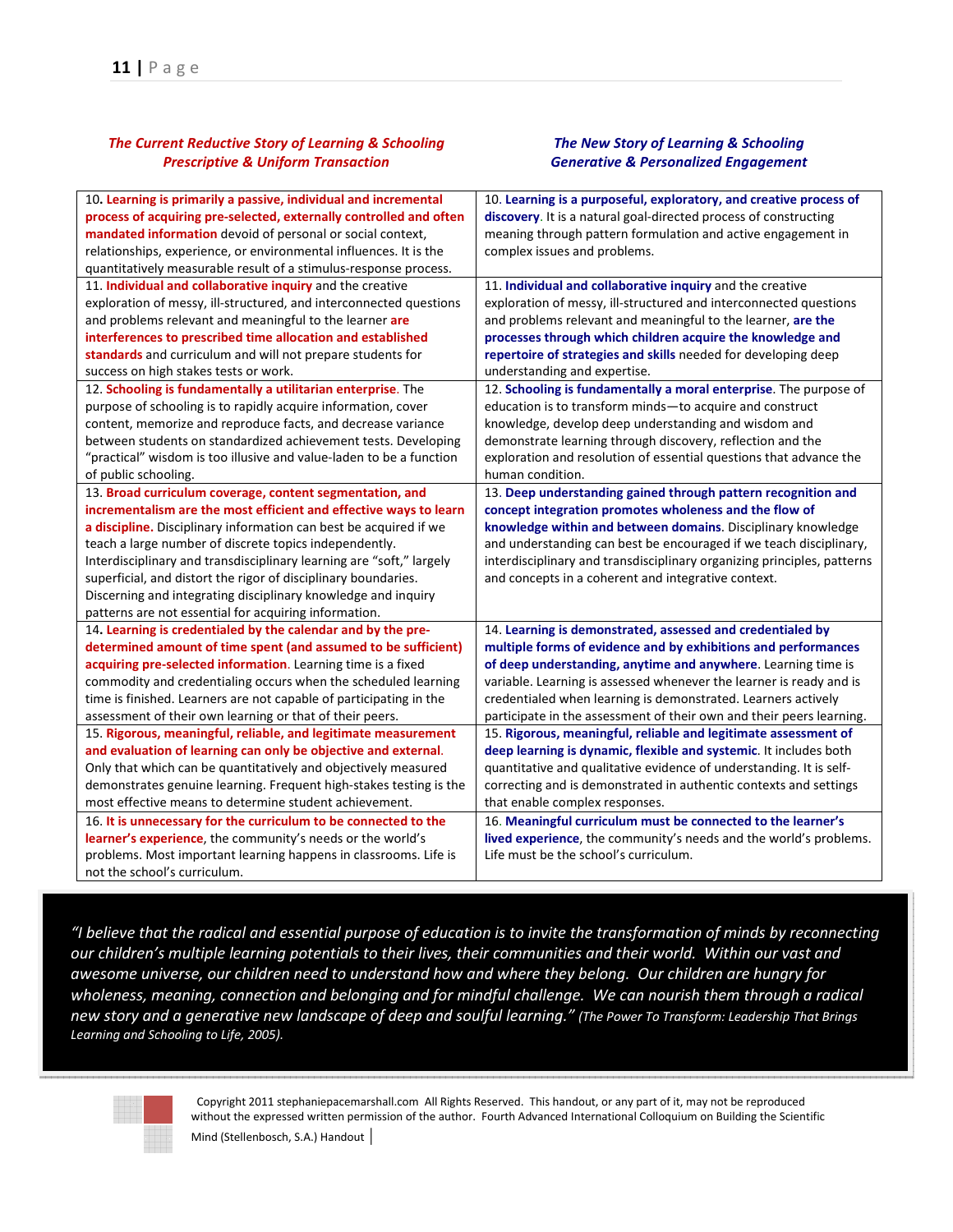| Knowledge<br>Skill                       | Reductive Thinking                                                                                                                                                                                                                                                                                                                                                                                                                                                                               | Integral Thinking                                                                                                                                                                                                                                                                                                                                    |
|------------------------------------------|--------------------------------------------------------------------------------------------------------------------------------------------------------------------------------------------------------------------------------------------------------------------------------------------------------------------------------------------------------------------------------------------------------------------------------------------------------------------------------------------------|------------------------------------------------------------------------------------------------------------------------------------------------------------------------------------------------------------------------------------------------------------------------------------------------------------------------------------------------------|
| Defining and<br>discerning<br>truth      | Truth is immutable, and it can be<br>discovered if we disengage from<br>what we are seeking to know.<br>Emotional connections and intuitive<br>insights are impediments to seeking<br>and finding objective truth and to<br>rigorous scholarship and complex<br>thinking. Empirical observation is<br>the most important skill for objective<br>knowing.                                                                                                                                         | "Truth" is neither absolute (immu-<br>table) nor relative (individual and<br>idiosyncratic). It is not a fixed state<br>to be achieved or acquired. Rather,<br>it is a communal, continuous, and<br>dynamic process of disciplined and<br>engaged inquiry. The search for<br>truth evokes deeper and deeper<br>questions, not final answers.         |
| Acquiring and<br>generating<br>knowledge | Knowledge is the sum of numerous<br>propositions-bits of factual infor-<br>mation that must be dispassionately<br>acquired piece by piece. Subjectivity<br>and individually constructed<br>meaning distort and endanger the<br>pursuit of a discipline's objective<br>truth.                                                                                                                                                                                                                     | Knowledge is complex and integra-<br>tive understanding, and its genera-<br>tion and construction require the<br>total engagement of the learner's<br>mind, body, emotions, and spirit.<br>Relatedness, connection, and mean-<br>ing are at the heart of learning and<br>knowledge acquisition and creation.                                         |
| Engaging in<br>learning                  | There is no connection or relation-<br>ship between the learner and what<br>he or she is learning. Meaning and<br>connection to the self are not essen-<br>tial to learning and are actually<br>detractors and contaminators.                                                                                                                                                                                                                                                                    | There is a profound connection and<br>relationship between the learner<br>and that which is to be learned.<br>When knowledge is viewed as a<br>subject and not as an object, and<br>when learning is viewed as an<br>engagement and not a transaction,<br>it invites a relationship.                                                                 |
| Constructing<br>meaning                  | Knowledge and truth reside within<br>disciplinary experts and require their<br>explanation for understanding.<br>Students are not yet ready to access<br>or personally engage with the subject<br>itself. This engagement requires an<br>expert interpreter to ascribe meaning.<br>The learner's own construction of<br>meaning is naive and often irrelevant.<br>Objective truth can be accessed only<br>through a hierarchical structure<br>grounded in relationships of power<br>and control. | The "expert" and the "novice" sit<br>together and cocreate meaning by<br>exploring the mysteries and patterns<br>of the subject. The discovery of<br>truths comes through reciprocal<br>engagement. Meaning and under-<br>standing are constructed by learners<br>in a community as they mutually<br>seek to understand and cocreate<br>their world. |

TABLE 3.2. Reductive and Integral Ways of Knowing Contrasted

*Stephanie Pace Marshall, Ph.D., The Power to Transform: Leadership that Brings Learning and Schooling to Life (2006),* 49.

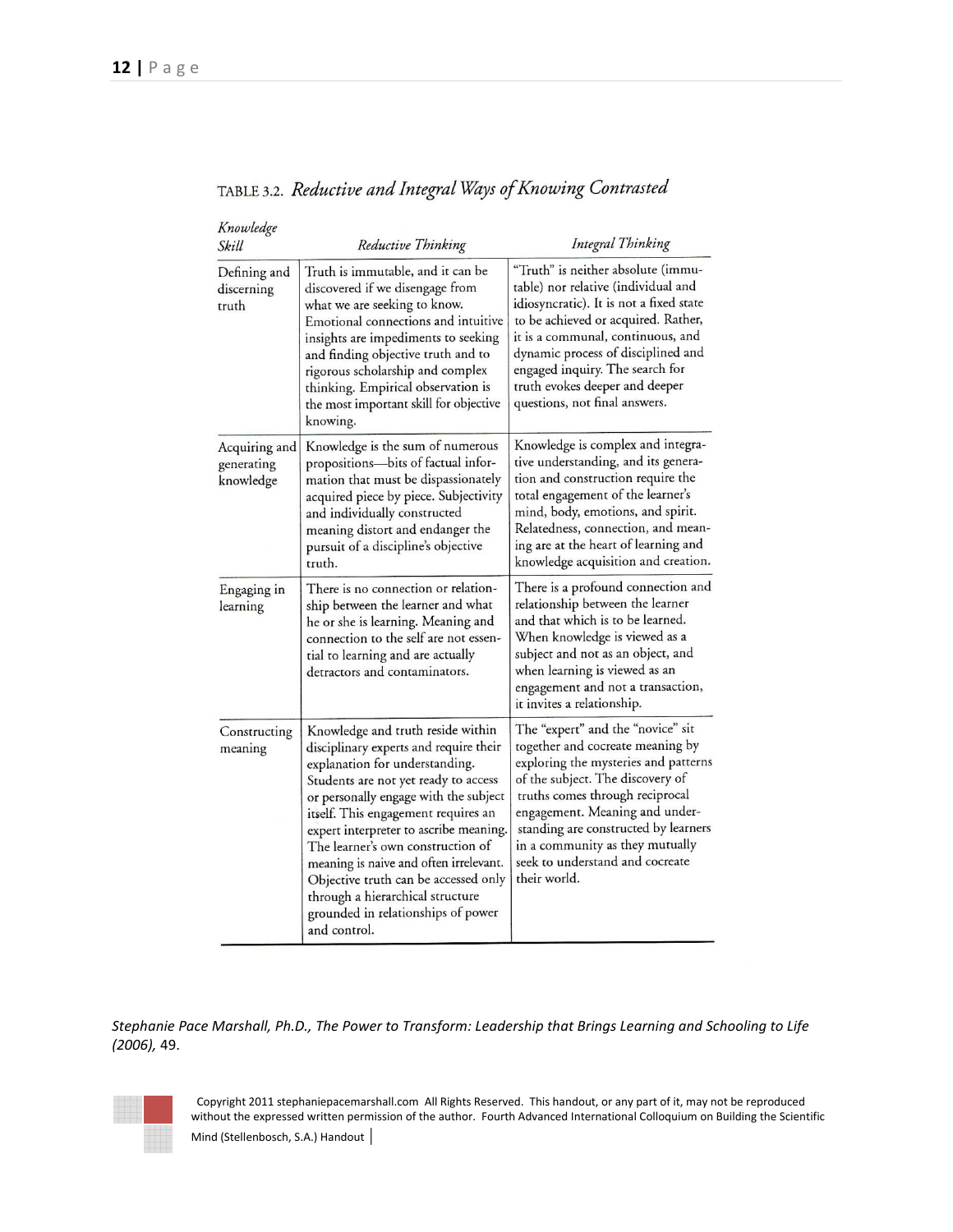## **"Messages" the Current Reductive Story of Learning and Schooling Sends to Our Children About Their Learning Potentials**

- 1. **You are born either smart or not so smart. Your intelligence is all in your genes. It is fixed at birth, and you can't do much to change it.** You can try as hard as you can, but your capacities and potentials are limited. You can't change the quality of your mind very much, but you must work hard anyway.
- 2. **Really smart people are good at all school subjects**—math, science, reading, writing, English, and history. They are also good at taking tests and writing papers. You can be talented in art, music, dancing, poetry, or athletics. You can be really "good" at building or inventing things, figuring things out, or taking things apart and putting them back together. But being good at these things doesn't make you smart in school.
- 3. **Everyone should learn at the same time and in the same way**. Mostly this means sitting in a classroom and listening to a teacher. If you learn differently—by drawing, making models, creating music, experimenting, exploring, or physically moving—you are probably not as smart as those who learn the way you are expected to in school. You are different and probably not well suited for education beyond high school.
- 4. **You can tell how smart or intelligent you are by how well you do on tests** (usually standardized and high stakes). If you don't do well on tests, you are probably not very smart. If you get A's, you are smart; if you get C's, you are not smart. You do not need to understand how you learn best. You simply need to do what is expected and what everybody else is doing.
- 5. **Learning mostly happens in school, and if you are not successful there, you probably won't be very successful in life.** The learning you do outside school really doesn't matter very much.
- 6. **Competition is essential to success**. You must look out for yourself and not spend too much time trying to help others be successful. If you do, they may achieve a higher grade point average (GPA) than you do. The higher your GPA and class rank, the more competitive you are and the more successful you will be.
- 7. **Learning is a solitary activity. You must learn and study alone. Learning is not a joyful, creative, exploratory, or collaborative process of making sense of things**, building something, or solving a problem that you, your peers, and your community really care about. If you are learning with others, especially if they are your friends, you will likely get distracted and learn less. Learning is serious and rigorous work, and if you are really engaged and having fun, you are probably not learning what you should. Solving problems that affect your community and perhaps the world is too complex and hard for you now. You'll be ready to work on them when you are older. Just be patient.
- 8. **What professionals tell you about your intelligence, learning ability, and future is probably true. They can tell whether you are smart or not, capable or not, and likely to be successful or not.** Only they can really interpret the results of the tests and the tests tell the story of how smart you are and how successful you will be.
- 9. **Your passion, emotions, intuition, and spirit are not welcome or very useful in school.** They distract you from the requirements of the curriculum, generally waste time, and get you, the teacher, and the class off track. Besides, none of that stuff is on a test, so it is not very important.
- 10. **Your goals and dreams are probably unrealistic, and you will likely outgrow them when you get into the real world**. The real world isn't about dreams. It's about acquiring things, winning, being successful, making money, and doing better than others. One person can't really make a difference or change the world.

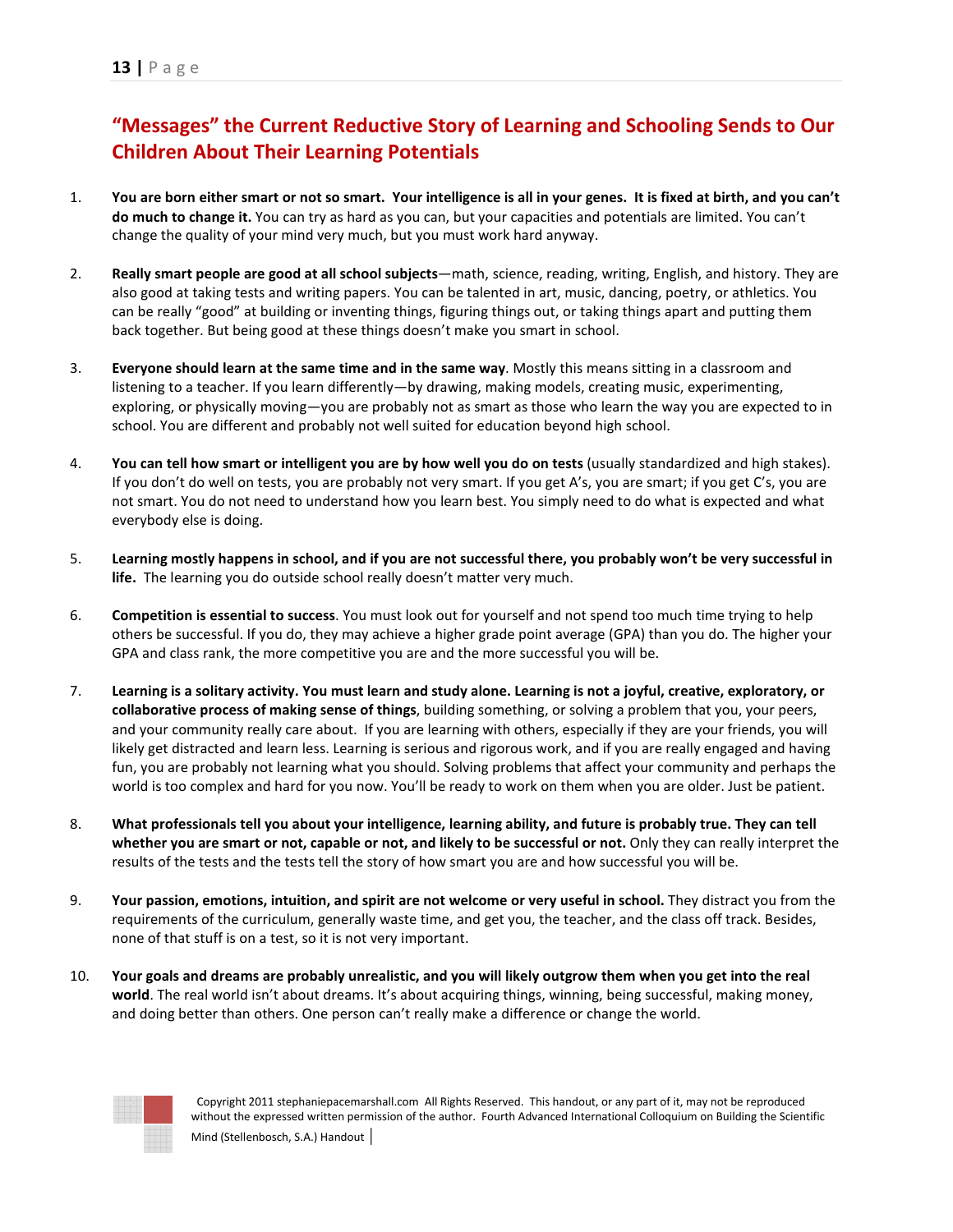## **Generative Learning Communities: A Boundless Capacity for Continuous Learning**

Generative learning communities teem with the energy and spirit of life. They stimulate exploration, invite newness and deepen our sense of self and other. They enable us to connect to one another, and cocreate the future by bringing forth new relationships and new realities.

#### **Generative learning communities:**

- **Invite, develop, and nurture each child's multiple learning potentials** and natural predispositions for continuous learning—for meaning-making, integration, exploration, discovery, invention, creation, and wisdom.
- **Reconnect our children to the natural world**; their communities; the human family; and the unity, wholeness, interdependence, diversity, novelty, and boundless creativity of life.
- **Reengage our children's rich interior lives**—emotion, intuition, imagination, love, experience, and spirit—in learning.
- **Nurture the potential of each child to wisely advance the human condition** and cocreate our future by developing their capacity to discern meaning from patterns, think systemically, take the long view, and act with moral purpose.

 "The new story of learning and schooling profoundly changes the context of why, what, when, where, how and with whom we learn. The radical new design of learning and schooling reconnects us to our roots and our capacities to become fully human by reweaving the severed connections of mind, heart, body and spirit in learning. It is not a new technique, strategy or best practice. It is a sustaining context for mind and world-shaping. Our children will more naturally and meaningfully learn when they are free to develop and connect all of who they are in learning. Each of our children is a marvel, and they do not know it. The new story invites them to embrace their gifts with joy and without apology." Stephanie Pace Marshall

## **Principles** *for the* **Design** *of* **Generative Learning** *and* **Schooling Ecosystems: Embodying and evoking the wholeness, abundance, interconnectedness, creativity, and diversity of life and learning**

- **Ensure learning environments are bioresonant** and rooted in the principles and properties of life and learning—how living systems creatively organize for sustainability and how the human mind learns.
- **Immerse children in meaning, wholeness, connections, and belonging.**
- **Create time and space for deep and slow learning**, problem resolution, and the holistic development of integral ways of knowing, doing, being, and living together.
- **Create learning experiences, materials, and pathways that identify and ignite each learner's unique constellation of learning potentials.**
- **Ensure that authentic information about learning is continuously generated and shared.**

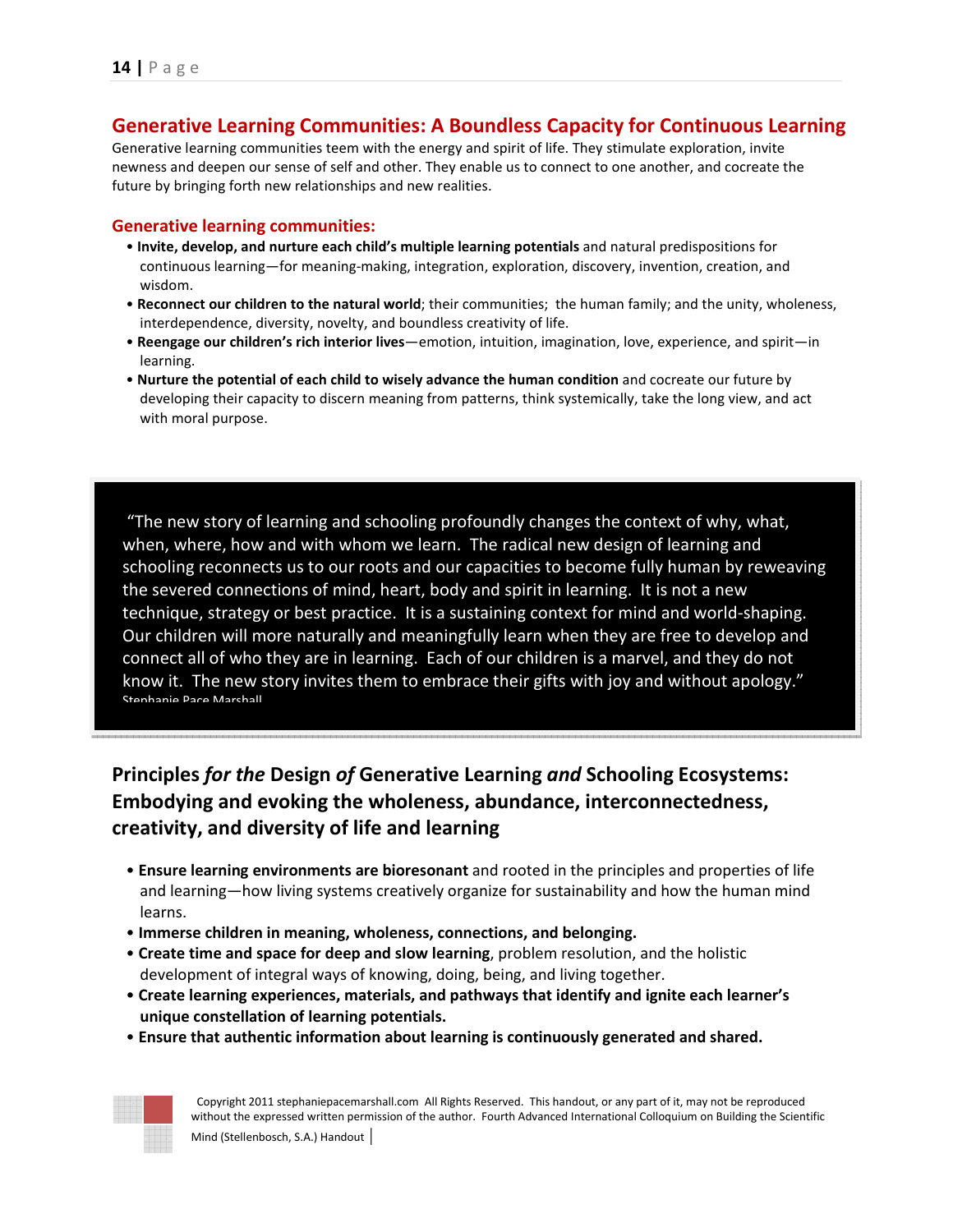- **Foster personalization and community engagement.** Ensure that learning relationships are inclusive and that the whole system is dynamically connected to and accountable for its shared learning purposes.
- **Immerse learners of all ages in creative inquiry, exploration, and discovery.** Embed individual and collaborative opportunities for meaning-making and invention in the system's learning processes and structures.
- **Ensure learning structures are flexible, temporary, and adaptive**, and embody the principles and properties of life and learning.
- **Understand the profound connection between mind-shaping and world-shaping.** Ensure learning and schooling environments and experiences are designed to engage children in wise and sustainable world-shaping.
- **Surround the system in meaning, wonder, joy, and love.** Liberate human goodness and genius, and ignite and nurture the power and creativity of the human spirit for the world.

**These "naturally right" design principles are not static constructs. They are fundamental relationships and patterns that sustain system creativity, vitality, and continuous learning. They enable us to intentionally link learning to life and schooling to living systems.** 



**Aspen Grove Center for Inquiry and Imagination**  *An aspen grove looks like a forest of individual trees. It is actually a single organism connected by a common root system.*

#### **Just Imagine…**

- What might it feel like to learn in the midst of this generative learning landscape?
- What might our children experience within vibrant networks of learning designed to embody the dynamics and animating context of life?
- What kind of learners might our children become if learning was seen as a joyful and mentored odyssey?
- What kind of mind might they invent, and
- What kind of world might they shape if they see learning as a transformative relationship, a live encounter with great questions and great ideas, and a lifelong process of exploration and discovery?

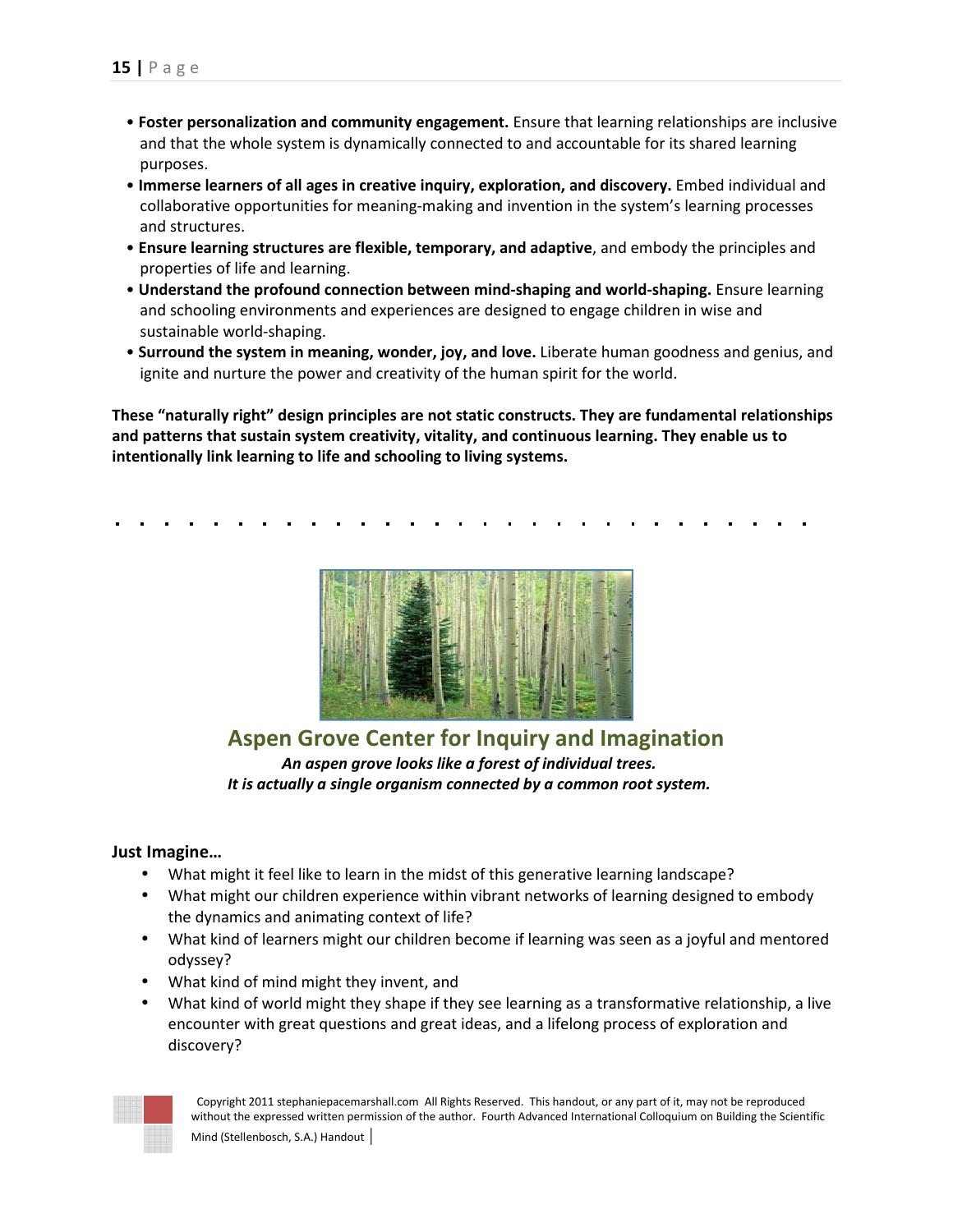## **Principles for the Design of Generative Learning Landscapes for Inquiry and Imagination**

**1. LEARNING PRINCIPLE Learning is driven by questions and engagement in personal purpose; it is a natural, goal-directed and exploratory process of constructing knowledge and meaning from information and experience. Children learn to do what they want to do. The locus of control of learning resides with them** 

*LEARNING EXPERIENCE DESIGN:* Learning is personalized and self-directed; personal learning and assessment plans are co-created with parents, teachers, mentors and peers; plans include multiple strategies and pathways (such as independent study, mentorships, internships, and apprenticeships) for mastery of core learning inquiries and curriculum concepts and personal learning outcomes based on interest; learners use multi-media tools to create electronic learning portfolios; mastery is demonstrated in multiple ways such as public presentations, multi-media projects and research; teachers (including practicing scientists, artists, etc.,) serve as coaches and collaborators.

**2. LEARNING PRINCIPLE Every child has a unique constellation of multiple intelligences and potentials that must be identified, activated, nurtured and connected. Purpose-driven, meaning-filled, and life-long learning emerges when the learner's talents (what they are good at) and passion (what they love) are connected.** 

*LEARNING EXPERIENCE DESIGN:* Habits of mind, and ways of knowing are shaped through immersion, experience, and practice. Authentic learning develops "both/and" minds that are integrative and wise. Such thinking integrates and validates the power of: the intellect *and* the imagination; information *and* relationships; research, hypothesis, testing, and experimental design, *and* prototyping, simulation, problem-solving and story telling; observation and evidence-based truth *and* improvisation and experiential truth; analytical measurement *and*  aesthetic insight; observation *and* intuition; reason *and* empathy; curiosity and skepticism, *and* wonder and awe; and expertise *and* wisdom.

**3. LEARNING PRINCIPLE What we learn and how much we learn are influenced by our motivation. Autonomy, choice, curiosity**, novelty, challenge and surprise are powerful intrinsic motivators for learning.

*LEARNING EXPERIENCE DESIGN:* Our children's inventive genius can flourish when emotional engagement is high and when mind and practice fields are rooted in: meaningful play, uncertainty, balanced challenge, choice, immediate and continuous feedback, risk-taking, acceptance of failure, complex problem-solving, and trust.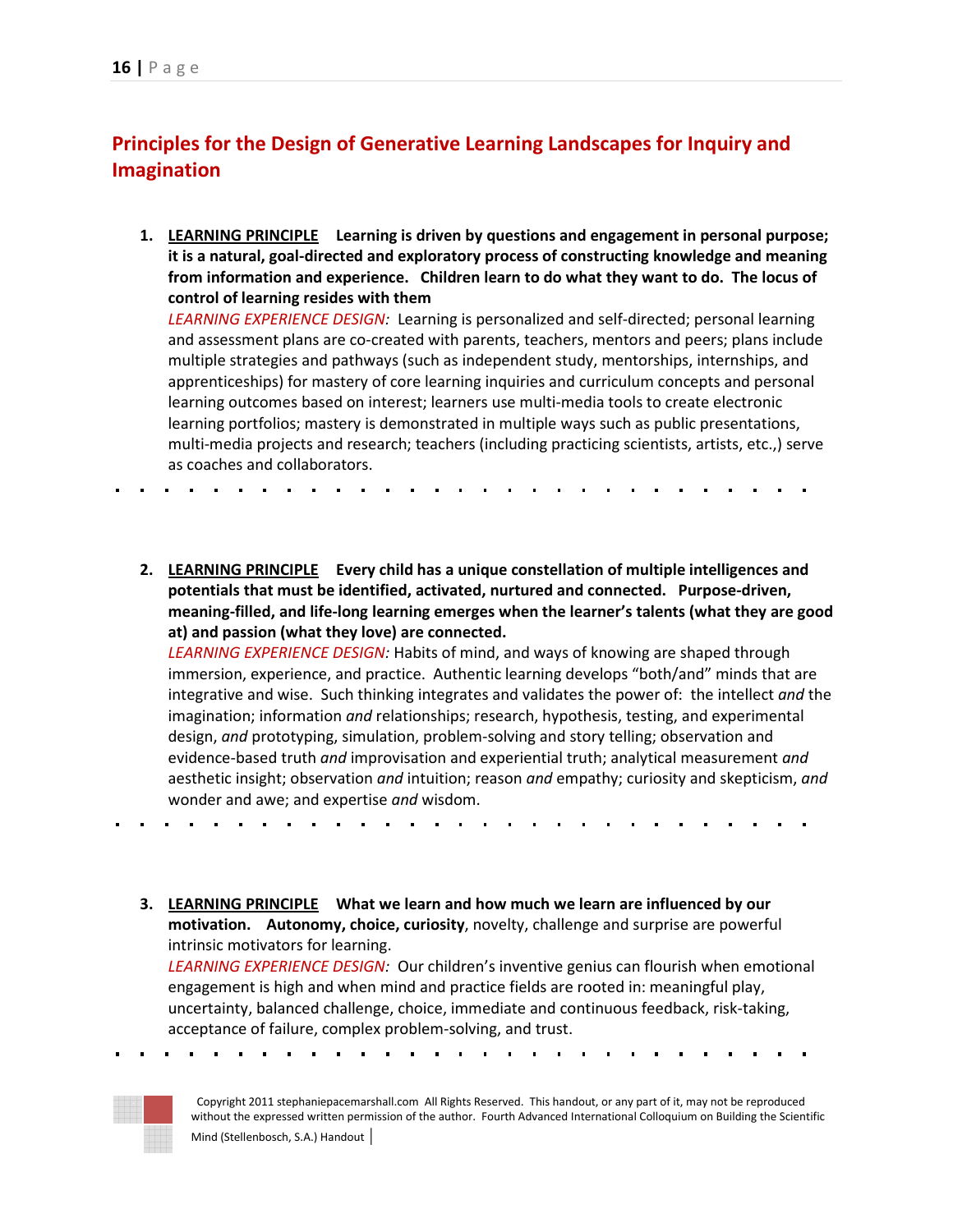**4. LEARNING PRINCIPLE The holistic engagement of the learner's mind, body, heart and spirit is essential for learning. Authentic learning develops the whole child and honors all the ways we come to know.** 

*LEARNING EXPERIENCE DESIGN:* Children are invited to develop and connect all of who they are in learning – in learning to know, learning to do, learning to be, and learning to live together (UNESCO).

**5. LEARNING PRINCIPLE Learning is a live and creative encounter; it is a curiosity and imagination-driven, inquiry-based and experiential process of exploration and discovery. Creativity and innovation flourish in agile, improvisational, collaborative, future-oriented and applications-focused learning environments.** 

*LEARNING EXPERIENCE DESIGN:* Problem-centered learning is a core learning pillar. The exploration of messy, ill-structured problems relevant to the learner, enable the acquisition of knowledge and skills and a broad repertoire of strategies essential for deep understanding, innovation and the development of expertise. Curriculum is: inquiry and curiosity driven, concept and competency-based; problem-centered, experiential and integrated. Instruction is: inquiry-based, personalized, collaborative, and technologically-assisted. Assessment is: authentic and generative, understanding and performance-based, multi-dimensional, ongoing and public. Tinkering, experimentation and following questions wherever they might lead, are encouraged.

**6. LEARNING PRINCIPLE Learning is inherently relational and embedded in social context and the human experience. Knowledge, understanding, and meaning are situated in context and continually constructed by the learner, in community. There is a profound connection between the knower and the known.** 

*LEARNING EXPERIENCE DESIGN:* Learning environments are safe, honoring, inclusive, collaborative and trust-centered; every child is invited and welcome and knows she/he belongs. Children are immersed in meaning, wholeness and connections. Peer to peer collaboration, problem-solving, and learning and innovation networks are pervasive.

 $\mathbf{r}$  .  $\sim$  10  $\,$  $\mathbf{r}$ 

**7. LEARNING PRINCIPLE Learning is "on demand" and happens anytime, anywhere, any way, and with anyone.** 

*LEARNING EXPERIENCE DESIGN:* Expertise is distributed, problem-solving is collaborative, and learning and knowledge networks are global ensuing the intelligence, innovation and altruism of the global commons is accessible. Technology hubs are integrated throughout the environment; design studios, conference rooms, etc., have wireless tablets, internet access, digital authoring tools and cameras, video conferencing technology and visualization and game design software.

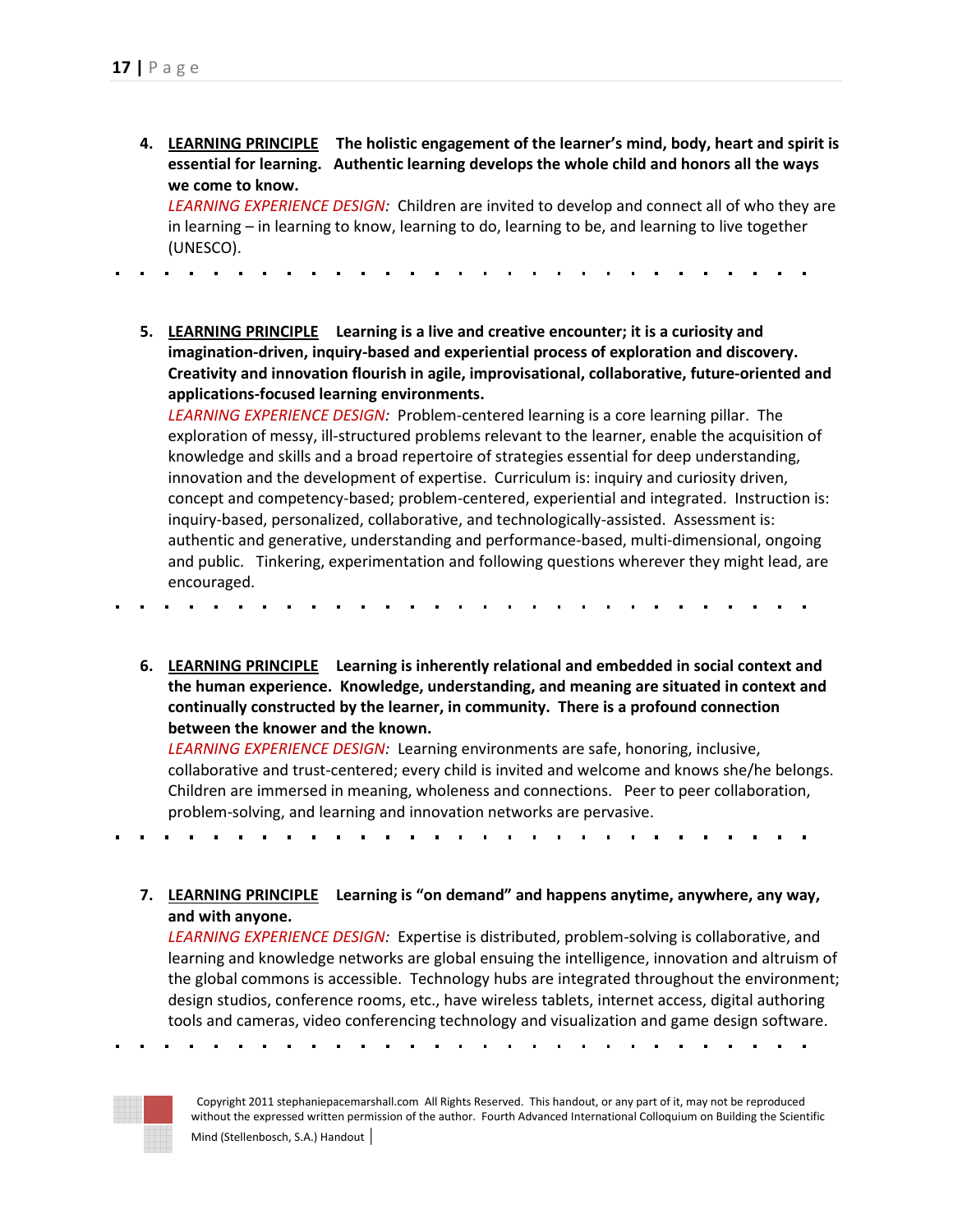**8. LEARNING PRINCIPLE: The design of learning environments is congruent with research on how we learn.** 

*LEARNING EXPERIENCE DESIGN:* Learning experiences, time, structures, and locations are driven by the needs of the learner; the physical environment is dynamic, adaptive and technologically generative.

*LEARNING SPACE:* Open, playful, collaborative, flexible (reconfigurable) and alive; multiple learning spaces (pods) look and feel like: science, research and engineering laboratories, design, performance, and production studios, innovation incubators, hands on interactive museums, and retreat centers; the campus is green, plants are pervasive, and there are lots of windows for natural light; washable walls enable ideas, questions, and learning to be made visible.

*LEARNING TIME:* Learning calendar and learning time are flexible, adaptive and driven by the nature and complexity of the student's work and personal learning goals. There are no bells to signal the beginning or end of classes.

*LEARNING STRUCTURES:* Age and grade level distinctions are blurred. Learners are not segregated by traditional age cohorts or grades; multi-age clusters of students as well as coaches, mentors, community members and on-line partners are working, learning, and solving problems together. Intergenerational learning is pervasive.

**9. LEARNING PRINCIPLE: Surround the system in meaning, wonder, joy, love and possibility.**  *LEARNING EXPERIENCE DESIGN:* Connect learning to the wonder and awe of nature and the natural world; provide space for solitude and reflection.

"The biggest thing children today need is reconnection with nature…[We live] in a world that is made up of other human beings with a few plants and animals we keep as pets and a few pests we can't get rid of.

I loved insects when I was a boy. It hurts me when I see a kid come in with grasshoppers or ants and the parent's message is: "Take that out of here!" We teach our children to be afraid of or to hate nature…

**To me the most important lessons you learn is that there isn't the environment out there and me in here. The environment is all around us; it's in us.** Sixty percent of our body is water; when you drink water it's come from all over the world. You need food, you take another living creature and make it into your own body.

These are very simple lessons, but very profound messages."

(David Suzuki. The Third Teacher. "Reconnecting Schools and Nature:140-1)

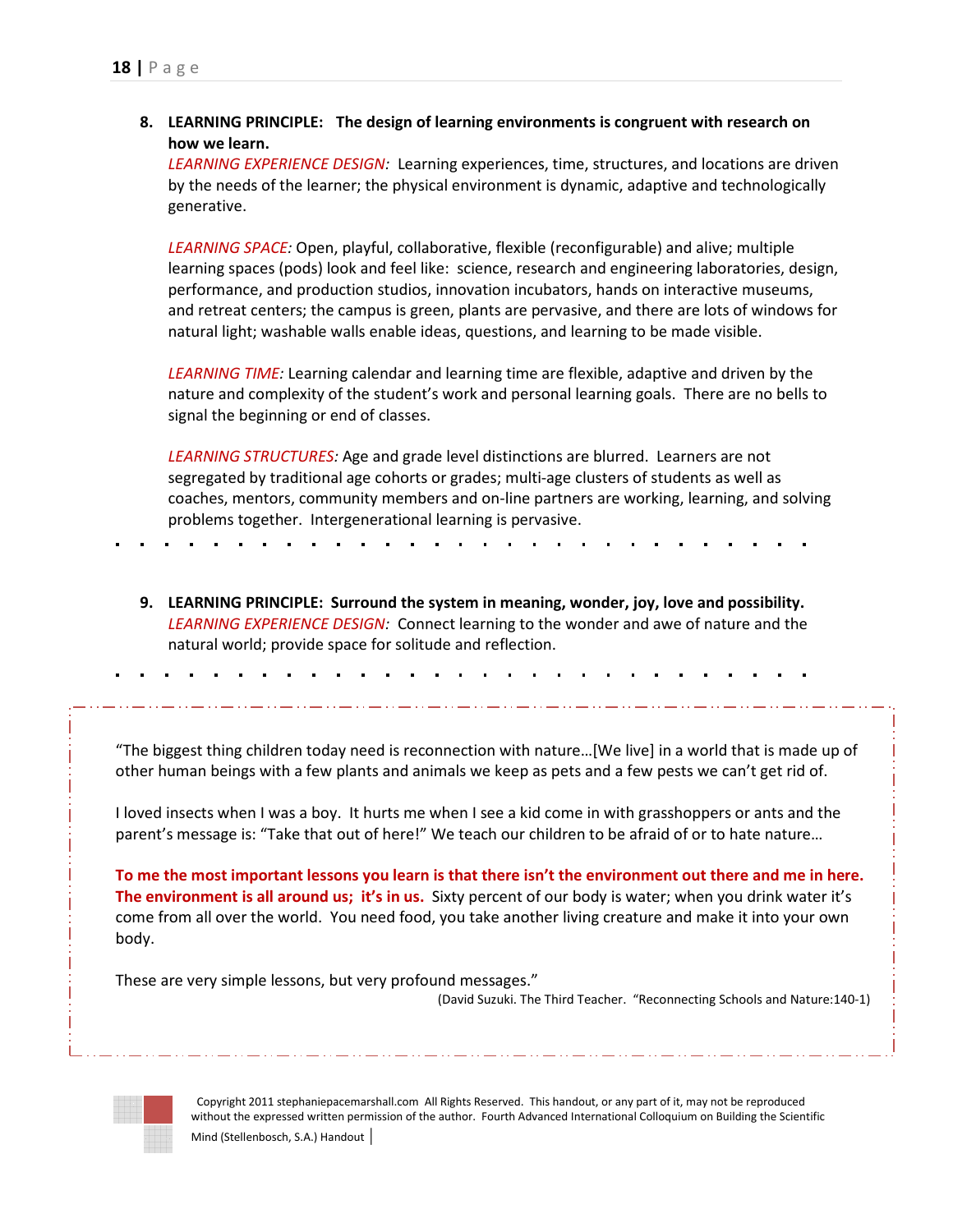**Generative learning environment(s) for inquiry and imagination enable students to develop "hybrid" and blended competencies needed for:** 

- 1. **Knowledge Creation, Integration and Application** *(disciplinary, interdisciplinary, transdisciplinary, and inquiry-based thinking);*
- 2. **Radical Innovation and Invention and Imaginative Human-Centered Design** *(innovation and design-based thinking);*
- 3. **Ethical and Wise Leadership and Sustainable Whole Systems Change** *(systems-based thinking).*

Every learning environment must be a place of inquiry, imagination and innovation. **We get what we design for.** Mind-shaping is world-shaping and wise world-shaping requires that our students think, question, imagine, design, invent and creatively resolve problems in *decidedly different* ways.

Schooling has become a spectator sport. Learning is a live encounter.

**We shape the world from the inside-out. The nature and quality of our thinking shape who we become and who we become shapes the world.** 

## **Learning In a Digital World**

**Our students live and learn in a digital world of global connections, intelligent machines, immersive technologies, multi-user virtual environments and social networks. In this world:** 

- learning is experiential, purposeful, self-directed and on-demand;
- expertise is multi-generational and distributed;
- thinking is shared;
- problem-solving is collaborative;
- knowledge is co-constructed;
- boundaries are intentionally blurred;
- learning, social relationships and play seamlessly converge; and
- learning is joyful.

"To develop the innovators our nations and world require, we must design conditions that engage students' minds and hearts and nurture their sense of wonder, infinite possibility, contribution & stewardship."

- Stephanie Pace Marshall

**Learning is about provocation and engagement**, and it is rooted in **discovery**, not directives; **reflection**, not regulations; **possibilities**, not prescriptions; **creativity**, not compliance; **improvisation**, not imposition; **meaning**, not mandates; and **curiosity**, not certainty.

**Transforming learning and schooling is not about technique. It is about the design and creation of generative and personalized environments that develop individual talents, engage students' minds and hearts, nurture their sense of wonder and possibility, and enable their imaginative genius to flourish.** 

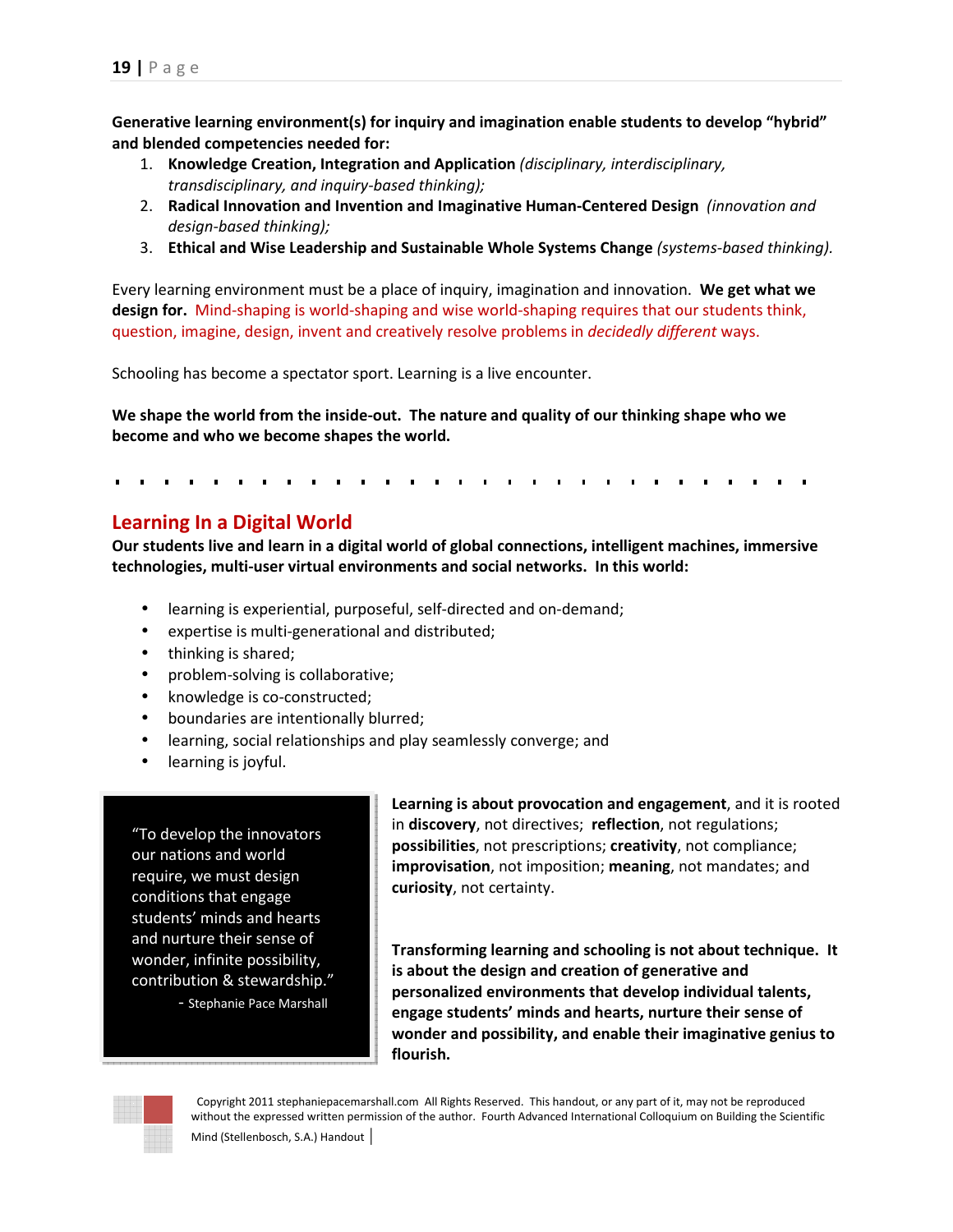## **Gaming as a Dynamic, Interactive & Possibility-Abundant Learning Ecosystem**

#### **"Principles" of Game Design**

- Situated learning
- Meaningful play; high levels of internal motivation and emotional engagement
- Uncertainty; game responses are not predetermined; system is emergent
- Holistic connection of players' actions and system responses
- Immediate and continuous feedback
- Choice and competition
- Balanced challenge, not threat
- Reflective action—thinking
- Agency—experimentation with identity and point of view
- Distributed knowledge, intelligence and expertise; cocreation
- Proactive participation and production (ownership and investment; players have a stake)
- Learning in community (collaboration, peer-to-peer, communities of practice, cross- functional teams, multigenerational)

**As a learning system, gaming fosters: risk-taking, hypothesis testing, possibility thinking, pattern discernment, acceptance of failure, emotional engagement, personal efficacy and agency, focused attention, complex problem-solving, shared decisionmaking and knowledge construction, reflective experimentation and trust.** Paradoxically, the learning environment of gaming although simulated, is actually more real to the learner than school learning.

*"These moments point to one of the most basic reasons that games are recognized, without reservation, by players as learning systems—trust. Players trust that the game system will teach them everything they need to know in order to play. When games don't do this, players walk away."* (Katie Salem. The Ecology of Games: Connecting Youth, Games and Learning, p. 11-13)



## *How* **Did you Learn in School Today?**

**Habits of mind, mental models and patterns of thinking and behavior are shaped through immersion, experience and practice. When children:** 

- engage in deep disciplinary, interdisciplinary and transdisciplinary research, investigation, and experimentation, they learn to inquire, explore, discover and invent;
- creatively practice identifying, framing and solving messy and challenging global problems, they learn to innovatively resolve complexity;
- collaboratively wrestle with moral and ethical dilemmas, they learn to wisely grapple with issues of social, economic, political and environmental justice.

**They become more agile, autonomous, failure-resilient, improvisational, and metacognitively aware and in control of their own minds and behavior; the locus of control for learning shifts to them and they assume responsibility for shaping the nature and quality of their thinking and manifesting it in action.** 

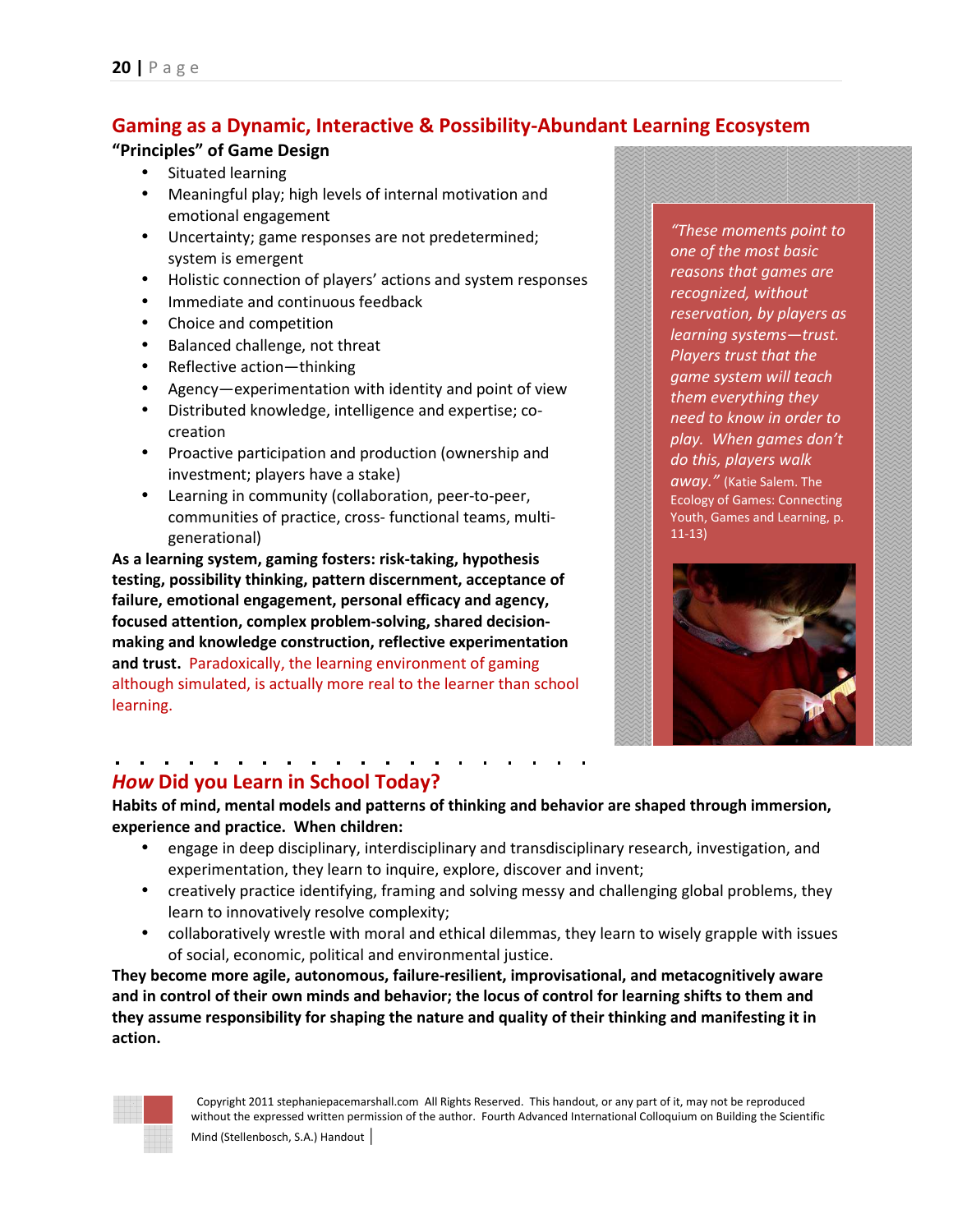**By design**, we can inspire, ignite and nurture our children's inventive genius and enable it to flourish by immersing them in mind and practice fields rooted in:

- **purpose**, not prescription;
- **meaning**, not memory;
- **engagement**, not transmission;
- **inquiry**, not compliance;
- **questions,** not answers;
- **exploration**, not acquisition;
- **personalization**, not uniformity;
- **interdependence**, not individualism;
- **collaboration**, not competition;
- **challenge**, not threat and
- **trust and joy**, not fear.

Such "mind-fields" are part of a vibrant learning and innovation ecosystem that invites experimentation, rewards design and invention, and encourages intuitive forays and the passionate pursuit of questions.

There is a growing chasm between the collaborative,

exploratory, future-oriented and applications-focused ethos and environment essential for nurturing inquiry, imagination, and innovation and the constrained, prescriptive and risk-averse culture and conditions of schooling—especially in science.

# **Currently, for most United States students, "school science" is experienced as:**

- passive acquisition of excessive amounts of often unconnected and topical content presented in disciplinary silos;
- devoid of emotion, joy, and wonder;
- isolated from its social context and detached from the human experience;
- compliant and disengaged observation;
- inert information unconnected to the real world—their needs, interests, curiosities or questions;
- de-contextualized and prescribed content with little time for exploratory forays or following intriguing questions;
- rote adherence to the prescribed "steps" of the "scientific" method;
- getting right answers, and memorizing taxonomies and unalterable algorithms;
- an individual endeavor.

#### **"School science" completely distorts and misrepresents the nature of the scientific enterprise and its contributions to the human future.**

"We must stop tolerating the rejection and distortion of science" (Al Gore, *The Assault on Reason*:10)

## **Every school must become a center of inquiry, imagination, innovation and wisdom. We get what we design for.**



 Copyright 2011 stephaniepacemarshall.com All Rights Reserved. This handout, or any part of it, may not be reproduced without the expressed written permission of the author. Fourth Advanced International Colloquium on Building the Scientific Mind (Stellenbosch, S.A.) Handout

"Every way of knowing becomes a way of living. Every epistemology becomes an ethic…Every mode of education, No matter what its name, is a mode of soul-making." (Parker Palmer)

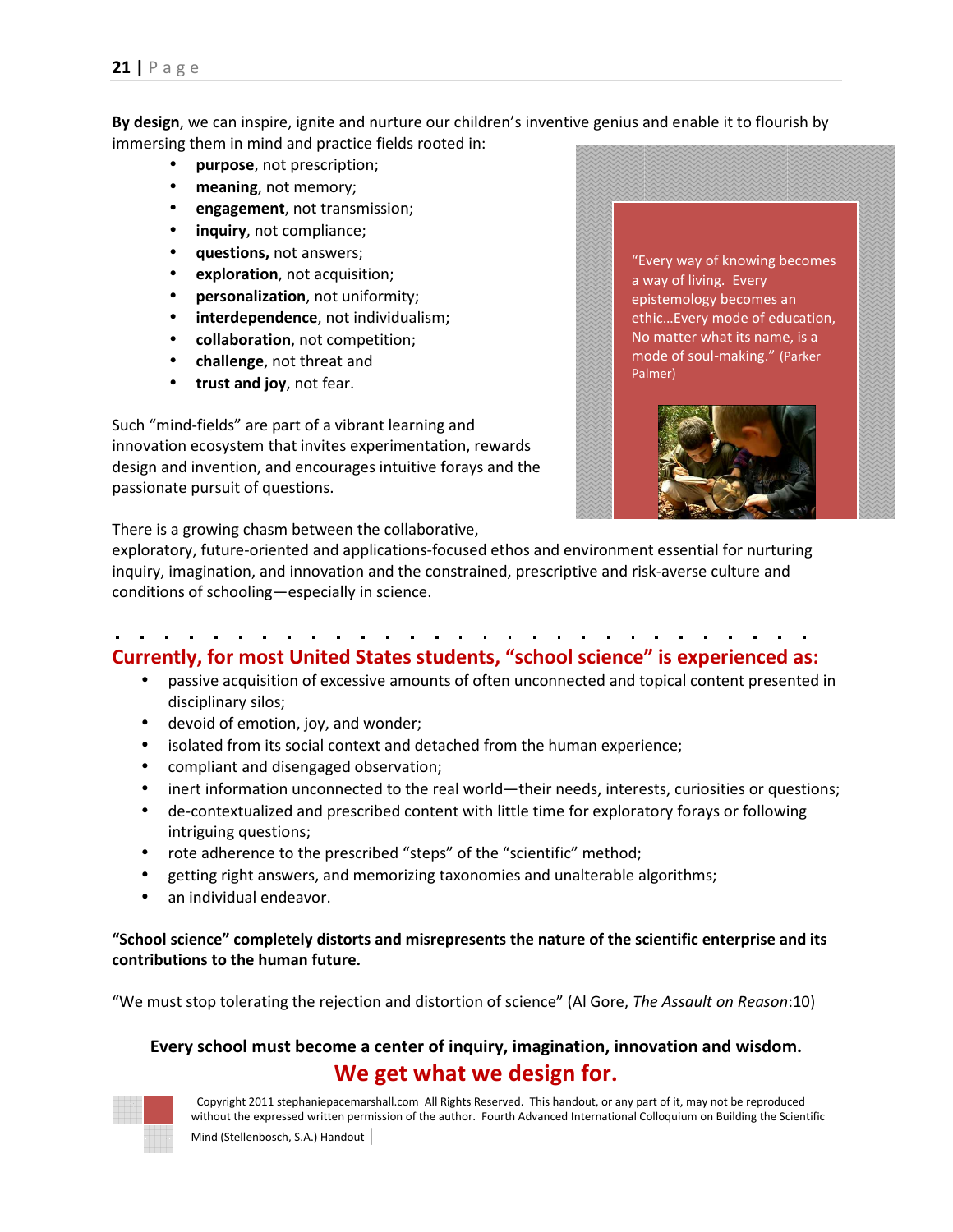## **Creating a Dynamic Learning Landscape: Curriculum, Instruction and Assessment Design**

## **Curriculum Design: Inquiry and Curiosity-Driven, Concept and Competency-Based, Problem-Centered and Experiential:**

- 1. Driven by personal inquiry, the curriculum is designed around essential disciplinary knowledge, skills, habits of mind and questions that frame each domain and are embedded in the human experience.
- 2. It is Integrative and linked, linking new knowledge to previous knowledge and linking principles and concepts within, across, between, and beyond disciplinary domains.
- 3. It is competency-driven and focused on developing deep understanding, and meaning, not coverage; Students develop the habits of mind demonstrated by thoughtful practitioners.
- 4. The curriculum is centered on real-world problems and applications framed by the learner's prior knowledge, lived experiences and the world's and community's "real" needs.
- 5. The curriculum honors and activates the unique talents and multiple intelligences of each child.

## **Instructional Design: Inquiry-Based, Personalized, Co-creative and Technologically Generative:**

- 1. Teaching is understood as a personal, relational, communal, and transformative process of cocreation between teachers and learners.
- 2. It is focused on ensuring that each student acquires knowledge, develops an understanding of disciplinary and interdisciplinary concepts and knowledge structures, and learns a broad repertoire of critical and creative thinking, reasoning, inquiry, and metacognitive strategies.
- 3. Instruction is personalized and grounded in fostering each learner's construction of meaning;
- 4. It is centered on the personal and collective exploration of great questions and the creative framing and resolution of complex and ill-structured problems relevant and meaningful to the learner.
- 5. Personalized instruction develops each student's confidence, locus of control, and internal authority for lifelong learning by creating expectations and norms that ensure students experience success.

## **Assessment Design: Generative, Understanding and Performance-Based and Multidimensional:**

- 1. Diagnostic, continuous and systemic assessment for deep learning includes objective and quantitative assessment and personal and qualitative evidence of understanding.
- 2. Students are actively engaged in monitoring, regulating and assessing their own learning.
- 3. Assessment is coherently aligned and integrated within curriculum and instruction.
- 4. Learners demonstrate proficiency and understanding through multiple forms of evidence that encourage knowledge integration and creative application across disciplines.
- 5. Assessment is meaningful, reliable, valid, fair and transparent to the learner.

"Advances in cognitive neuroscience and digital technologies are changing the "story" of the mind/brain and how we learn. So we must change the map and the landscape of learning and schooling." Stephanie Pace Marshall

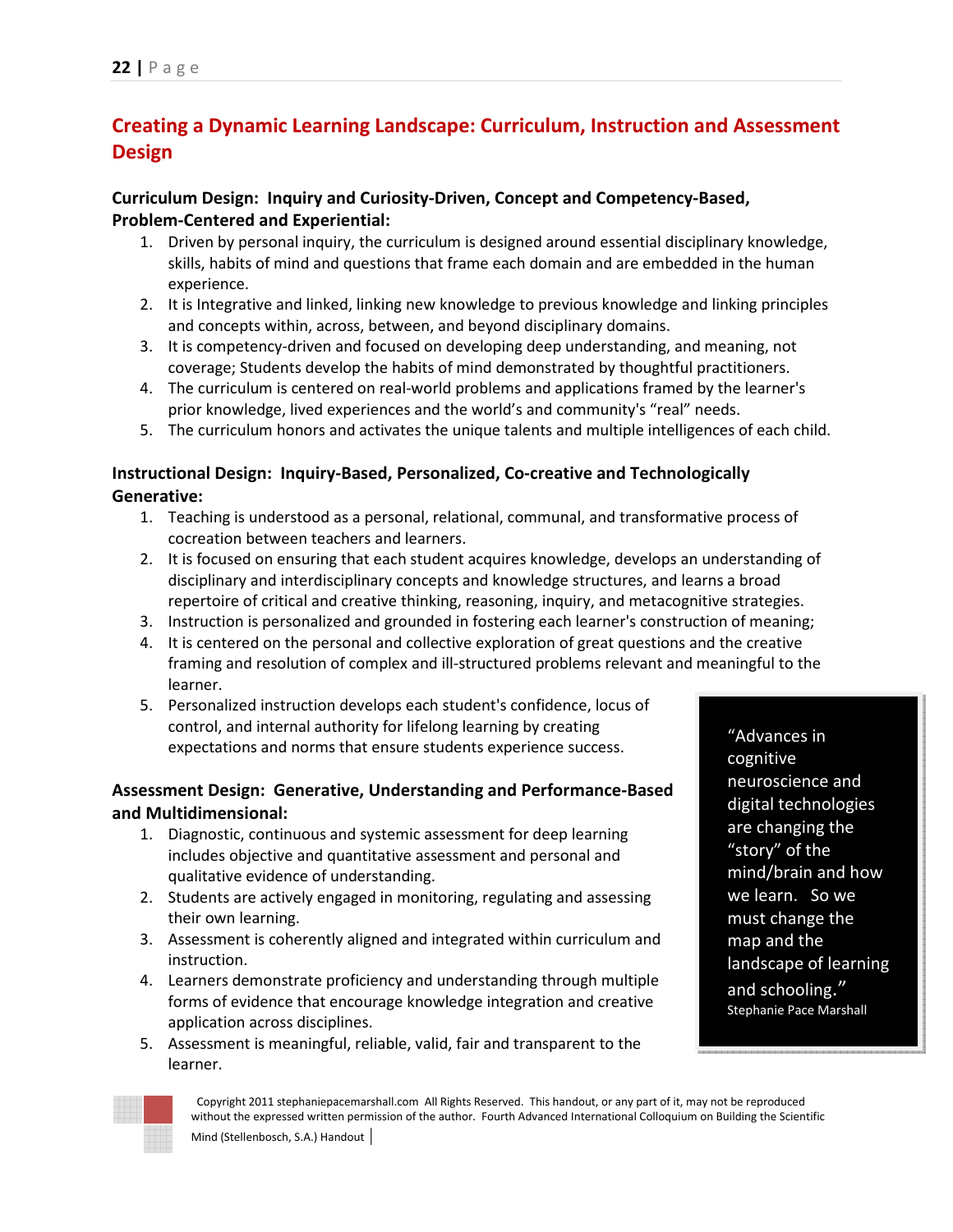## **"Messages" the Generative New Story of Learning and Schooling Sends to Our Children About Their Learning Potentials**

- 1. **Your brain can actually grow when it is challenged**. Our brains don't actually get bigger, but our brain's remarkable networks of connections become denser and more intricate because more connections grow as we learn, explore, create, and ask questions. We can actually increase the number of connections in our brain through learning, even as we get older. Your brain is unique from everyone else's. The human brain is amazingly flexible, adaptive, creative, and exploratory. We never stop learning, so continue to challenge yourself.
- 2. **Intelligence is not a single capacity and is not fixed at birth**. Just like a diamond, intelligence has many facets, and each of us possesses many different types of intelligence. But they will remain dormant or hidden if we do not actively use them. The nature and quality of our learning experiences are major factors in what and how we learn, and they are created by the decisions of teachers, families, friends, communities, and, most important, you.
- 3. **You are ultimately responsible for your own learning and for shaping your own mind**. You must decide what your learning questions and goals are and what you want and need to learn in order to develop your mind well. So do not limit yourself, and do not take the easy way out. Creating your own mind and authoring your own life is the greatest gift you can give yourself and the world, and learning is your pathway to get there.
- 4. **Schools are currently designed to teach and reward primarily two of your potentials. It is these logicalmathematical and linguistic or language intelligences that have largely defined whether you are smart in school**. But each of us has a unique combination of many intelligences, including language and mathematics. So do not wonder *if* you are smart. Instead, find out *how* you are smart.
- 5. **Learning is a naturally social and collaborative activity**. As humans, we naturally seek cooperation, not competition. Despite all the messages to the contrary, independence and competition are cultural choices, not innate biological ones. You will learn more deeply if you learn with others.
- 6. **Understanding concepts, patterns and "big ideas," pursuing questions that matter to you, and creatively solving meaningful problems are what learning is all about. Doing well on standardized tests does not define or determine your intelligence**; tests are important, but they provide only one piece of information about your achievement in school, not your potential for success and contributions in life. We need you to understand and help us resolve the problems in our community and our world now. You do not need to wait, and we will not ask you to.
- 7. **You are a unique learner**. There is no one else in the world exactly like you. You must learn in your own way and in your own time. Making mistakes, taking risks, exploring, failing, and asking for help are essential to learning. Discover what you love, and pursue it with passion.

**We are all works in progress**. Never lose sight of your dreams; they are as possible as anyone else's. Pursue them with knowledge, courage, and determination, and don't be afraid to bring your passion, your heart, and your spirit to learning. Learning, exploring, discovering, and creating are the most joyful things we can do, but they take focus, persistence, and commitment. Never short-change your life by deciding to stop wondering and learning.

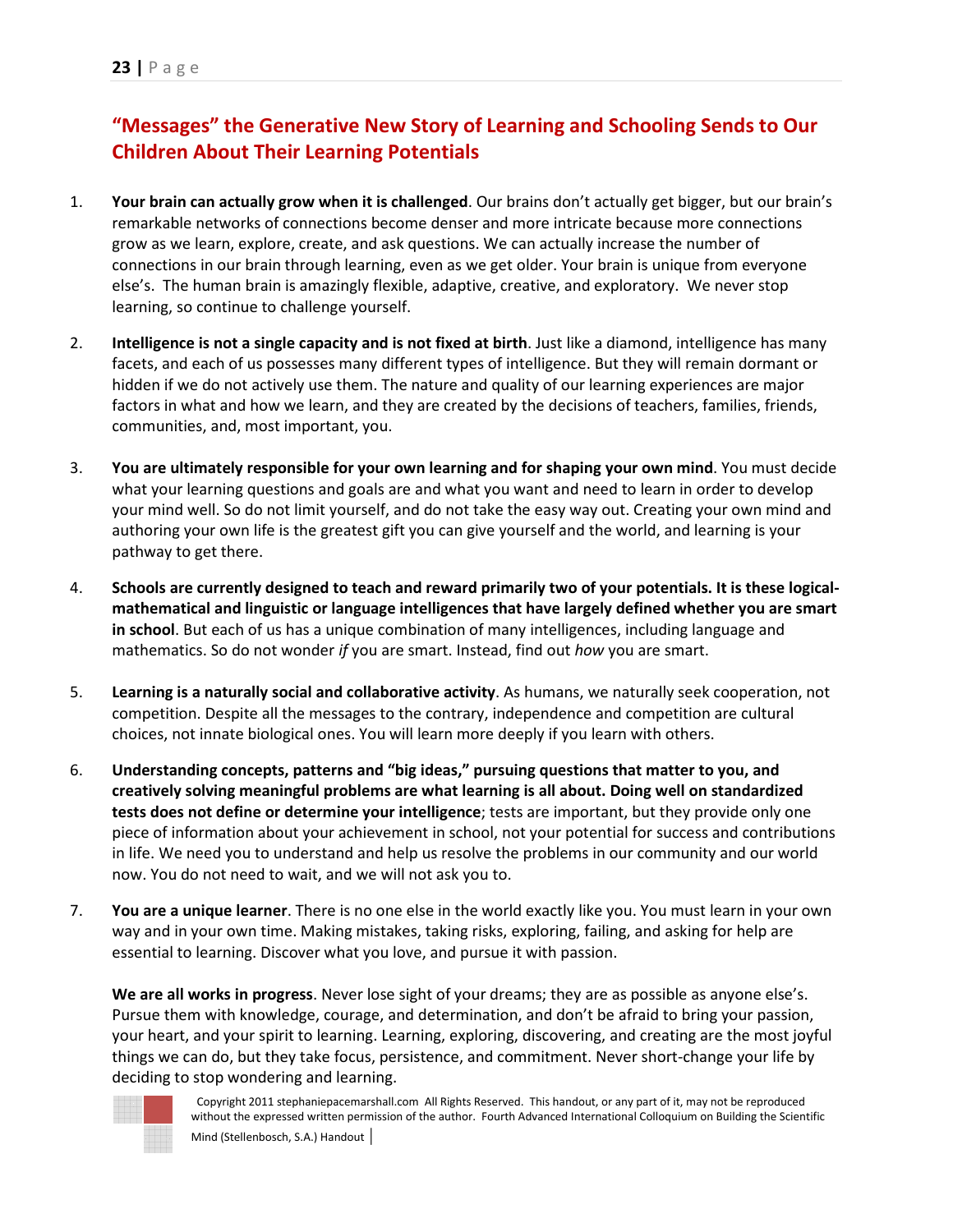## **The Conceptual Learning Design: A New Paradigm and Ecology for Developing "Decidedly Different" Scientific Minds**

To develop the next generation of STEM Innovators, the program of studies and curriculum are reconceived within the context of **four differentiated, yet dynamically integrated core learning and teaching "complexes." These unique learning habitats are designed to immerse and engage students in the real work and modes of inquiry, problem-solving, knowledge creation and application, that distinguish four fundamental STEM learning cultures and communities**, each designed to develop high levels of understanding and knowledge application.



**1. Inquiry & Research Laboratory & Interdisciplinary Learning Center focuses on knowledge and meaning construction and developing advanced levels of competence and expertise in all disciplinary domains**, through self and mentor-guided inquiry, extended internships and apprenticeships, intensive research and investigation, and experimentation and problem-solving.

The emphasis is on high levels of knowledge and skill acquisition, integration and use, research and scholarly production, and creative knowledge generation valued and evaluated by experts and practitioners in the domain.

#### *Focus is on developing disciplinary, interdisciplinary and inquiry-based thinking.*

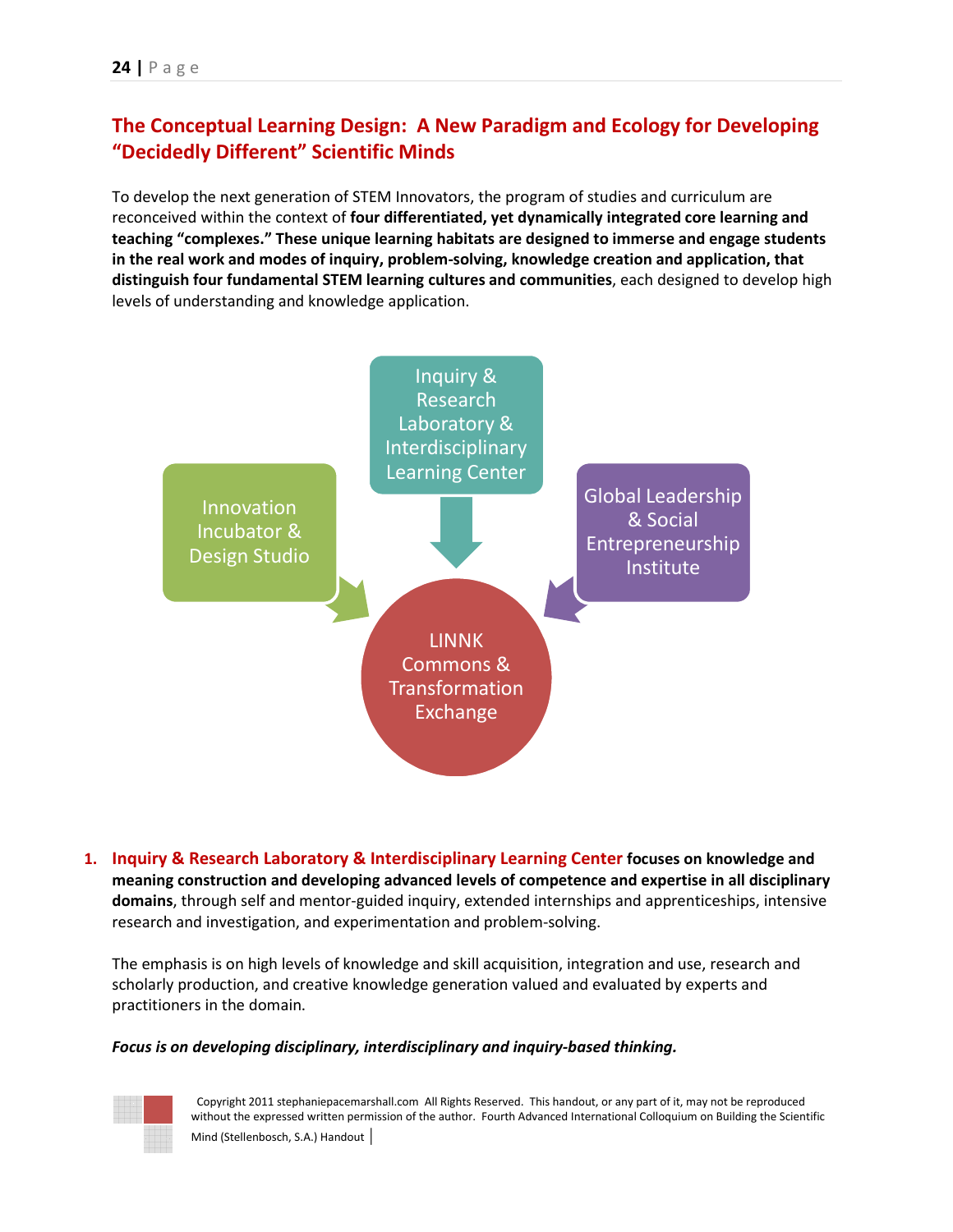#### **A Learning Snapshot** *within the Inquiry & Research Laboratory & Interdisciplinary Learning Center*

- A team is working with a renowned paleontologist on their year-long museum mentorship project, catalyzed by his discovery of several intact dinosaur fossils found together in Niger. They will accompany his team on a three month dig the following year.
- In a weekly seminar, students are exploring the social, ethical, and economic policy implications of their artificial intelligence research with a social science and ethics instructor framing questions to be discussed the following week with an invited panel of clergy, ethicists, and geneticists.
- At the request of the mayor, chief of police and city council, a team of students is working on an international mathematical modeling competition problem involving curbing violence. They have data on: incidents of violence, homicides, assaults, regional population census data, unemployment and unemployment rates, high school enrollment and dropouts and dropout rates, graduation rates, prison population, parole releases, parole violations, juvenile inmates. They are asked to analyze and model these data to give the city a plan to reduce violence and to prepare a news release for the mayor. (2010 HiMCM Challenge)

**2. Innovation Incubator and Design Studio focuses on creative ideation, production and the application of science, mathematics, engineering and technology expertise to serve more tangible and pragmatic human needs**; focus is on imaginative, improvisational and creative design; igniting, seeding, "hatching," accelerating, and scaling promising prototypes and innovations in products, services, processes and systems; emphasis is on generating disruptive (Christensen, Horn, & Johnson, 2008) new ideas and connecting current ideas in new ways to create useful solutions valuable to others.

Students use brainstorming, innovative scanning, modeling, storytelling, rapid prototyping, mindmaps, simulations, and multiple innovation platforms; the incubator serves as a magnet, disruption amplifier, innovation and design accelerator.

#### *Focus is on developing innovation and design-based thinking.*

#### **A Learning Snapshot** *within the Innovation Incubator and Design Studio*

Multiple student teams are constructing a bridge prototype in response to a challenge by math and social science faculty, local engineers and architects.

The bridge is essential for an indigenous tribe in a remote Ecuadorian village to access the fertile farmland on the other side of an impassable river from their home. Agriculture is essential to the sustainability of their culture.

The bridge must be able to be built by the tribesmen with local materials. An additional challenge is the cultural taboo against crossing a river. Prototypes were designed online using advanced design software. When the design is chosen and the prototype completed, it will be judged by an expert panel of engineers, designers, social scientists and cultural anthropologists.

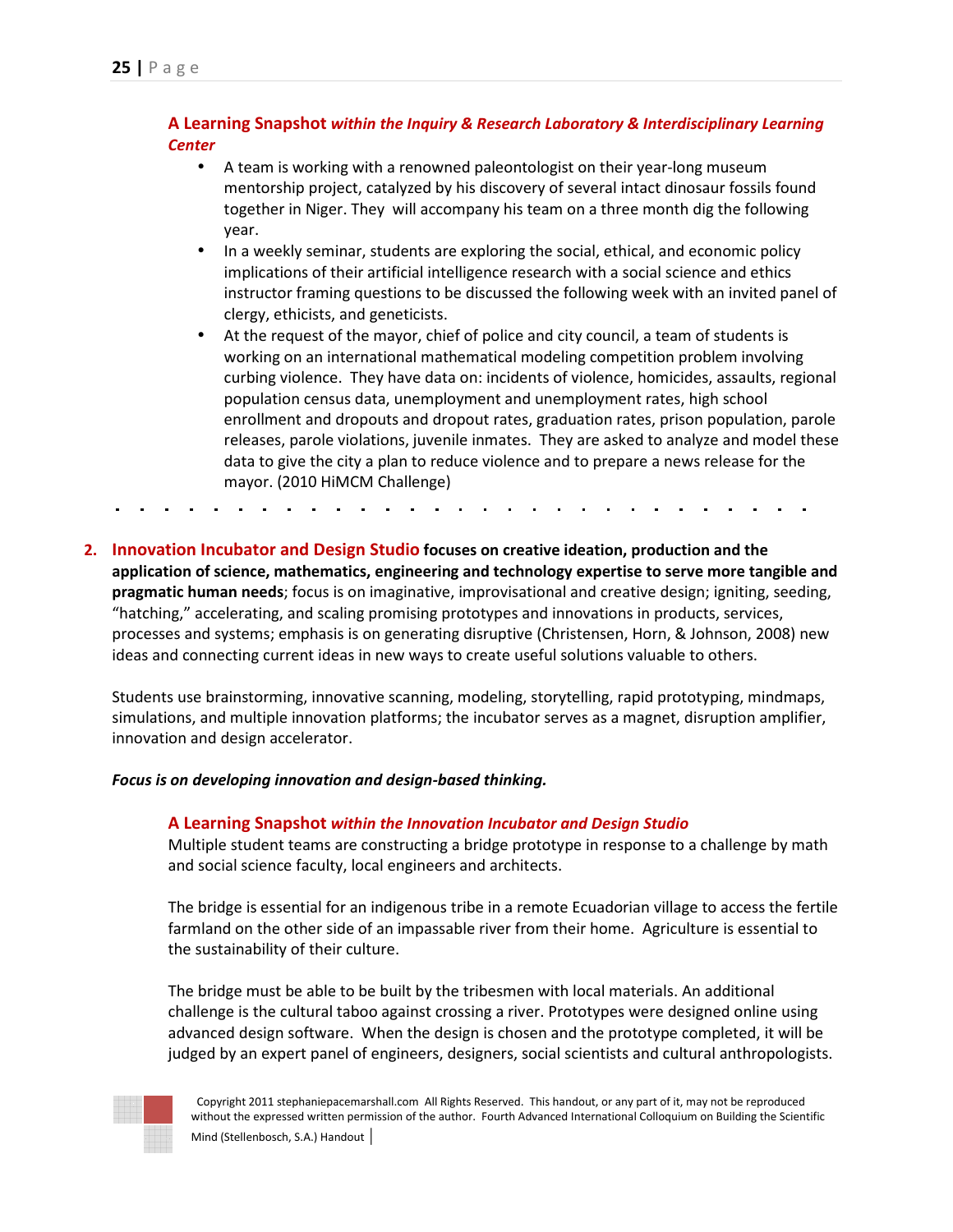A team of students and faculty, their international collaborators, advisors from Games for Change, and experts in the global water shortage crisis are engaged in a video work session reviewing and modifying potential design specifications for an interactive video game for middle school students to engage them in understanding and creating solutions to the global water crisis in multiple geographic regions.

**3. Global Leadership and Social Entrepreneurship Institute focuses on developing the knowledge and skills necessary to be a "citizen in service" (Clinton, 2009) and to proactively work in areas of social justice, fostering meaningful change in principle, policy or practice, generating changes in thinking and behavior, and creating innovative solutions (new processes and systems) for real world problems** in areas of compelling social need; nurtures high levels of knowledge and competence in complex and adaptive systems thinking, conflict resolution, social and organizational change, and public influence and advocacy; fosters proactive global citizenship, empathy, and diversity of perspective; serves as a leadership catalyst, change accelerator, and movement generator for social change.

*Focus is on developing change leadership and systems-based thinking.*

**A Learning Snapshot** *within the Global Leadership and Social Entrepreneurship Institute* A student leadership team is meeting with community activists, the Counsel General from Kenya and philanthropic investors with an expressed interest in supporting their project to help build and equip a residential high school for girls in Kenya.

The students will also help to design its curriculum, secure the computers, and research and secure the technology infrastructure necessary to insure computer access.

#### **4. LINNK (Leadership, INNovation, Knowledge) Commons and Transformation Exchange:**

 As an integrative hub, LINKK acts as a global commons and facilitates idea and problem exchanges between individuals, initiatives, or multinational projects that often have their genesis in the work created in the learning cores. Its purposes are to: (a) **integrate, synthesize and share the knowledge, ideas, questions, designs, and innovations** being studied, prototyped and tested in each of the three cores; (b) engage, connect, distribute and **accelerate the collective intelligence, imagination, and creative capacity** of the community and their innovation networks; (c) identify, generate, and solve **shared problems** of mutual interest; (d) invite and catalyze **new conversations**; (e) create opportunities for **new thinking**; (f) activate the creation of **new partnerships and networks** for fluid global knowledge construction, sharing, and collaborative work; (g) seed, connect, accelerate, and support the design, development, and scaling of **research, innovation, and social entrepreneurial initiatives**; (h) **stimulate the emergence of local, national and global STEM innovation networks**; (i) attract, generate, and sustain intellectual, technological, and financial **resources**; and (j) connect **prototypes and innovations into a dynamic learning exchange network** (Marshall, Stephanie Pace, "Re-Imagining Specialized STEM Academies: Igniting and Nurturing 'Decidedly Different Minds,' by Design." *Roeper Review: A Journal On Gifted Education.* 32.1. (7 Jan 2010):48-60).

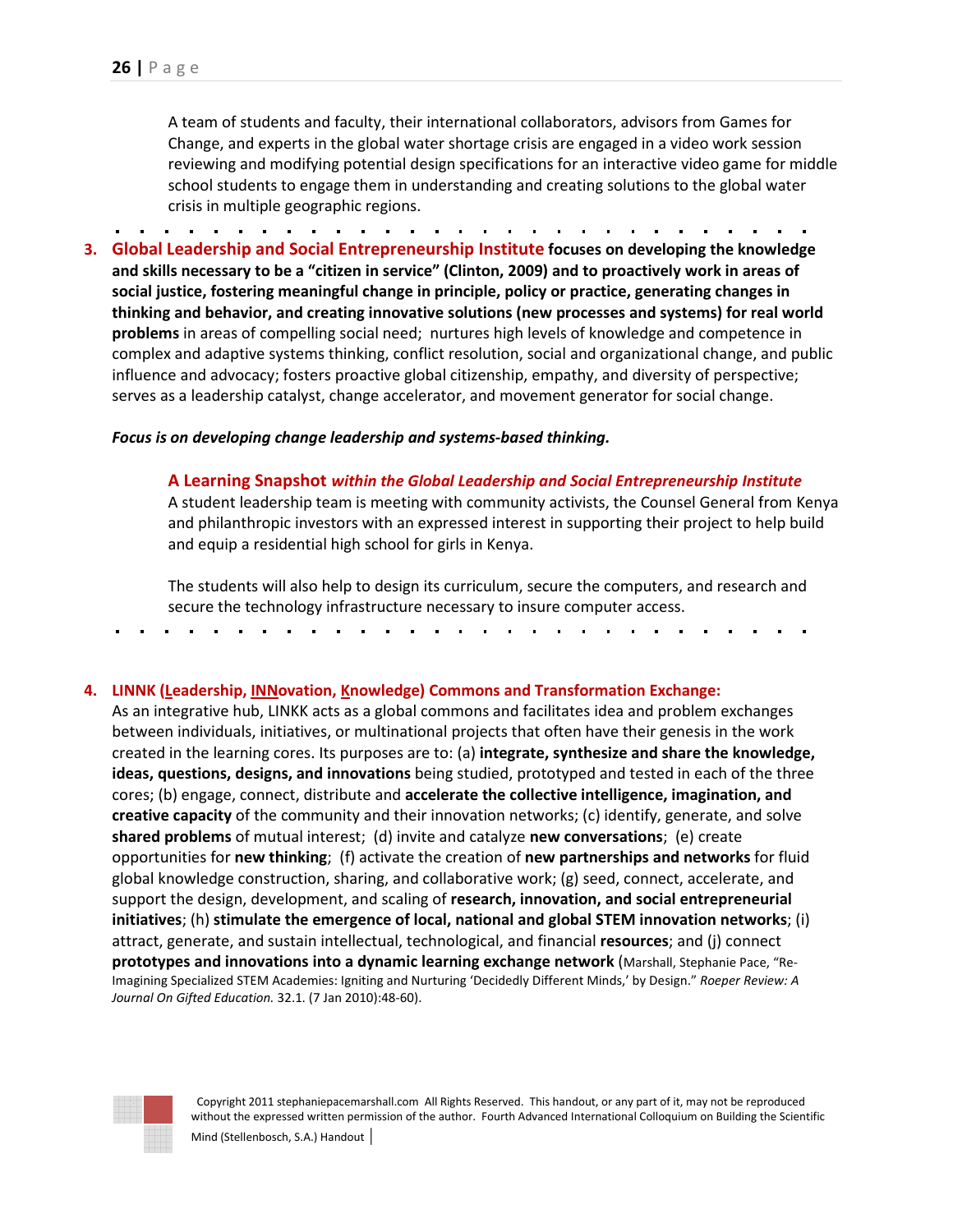#### **A Learning Snapshot** *within the LINNK Commons and Transformation Exchange*

As part of their personal learning plan, a multi-age group of students are holding a video conference with peers from the Netherlands and Capetown. Also in the conference are members of the Chicago Council of Global Affairs.

They are discussing the concept of a global Educational Bill of Rights for universal primary education (K-8) for all students in the world.

They are also designing a conference to be held on Second Life which will help craft the questions they need to answer and the research they need to conduct to make their case to the United Nations.

Prior to this video conference, they had reviewed past conference conversations on LINNK's searchable data base, and they had been engaged in multiple online forums, beginning to generate concepts for the Educational Bill of Rights.

**Together these four learning complexes create a dynamic and self-organizing learning and innovation system and network with the work in each core able to access, "feed upon," integrate and build the capacities of the others.** 

**It is my belief that our unique opportunity and potential for transformative contributions lie at the convergence of these four discrete, yet interdependent learning cores and modes of thinking.** 



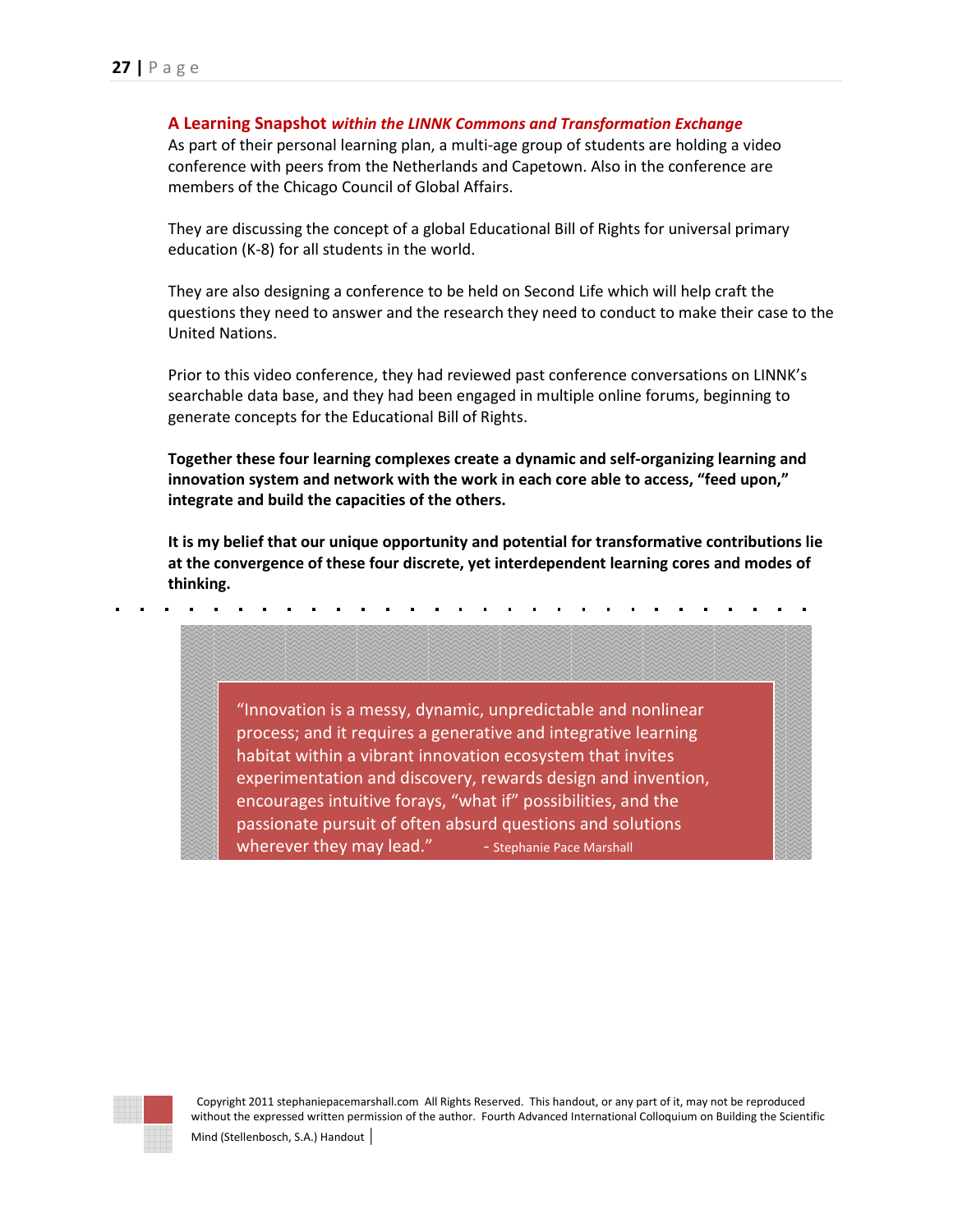## **NOT ACTING ON WHAT WE KNOW**

**The paradox is that we know what it takes to develop talent and sustain the creative imagination,** *but we do not act on what we know***. There is a growing chasm between the dazzling advances now emerging from the learning sciences, the collaborative, exploratory, future- and applications-focused ethos and environments essential for developing integral and innovative minds, and the constrained, standardized, risk-averse and prescriptive culture and conditions of formal schooling, at almost every level.** 

Conceived and framed within a context of scarcity, deficiency, and fragmentation, our current patterns, processes, and structures of schooling are not designed or structured to ignite our children's joy, intellectual energy, and imagination, and invite and nurture the scientific minds needed to create a sustainable future.

They are not dynamic or integrative enough to enable our children to analyze and solve complex, messy problems and to engage with passion in exploring their real questions about life. And they are not experiential enough to encourage our children to access and experience the mystery and enchantment of their rich interior lives, understand how they belong to the world and one another, and embrace and celebrate their remarkable capacity to sense an emergent future and evoke its creation.

They are quite simply irreconcilable with the principles of life and learning. **As a result, many of our children have become schooling disabled in a learning-abundant universe.**

This "current narrative of schooling" is an insidious and tenacious one—and the consequences for individual children, our nations, and our global community are enormous.

Immersion in this kind of **reductive, disengaged, and sterile landscape leads to entrenched, risk averse and uncurious minds, lacking the conceptual scaffolding and maps to conceive, design or even navigate new or novel terrain**—

- $\checkmark$  Unaware of the breakthroughs that happen at the edges and intersections of disciplines,
- $\checkmark$  Unable to ask and explore powerful questions and solve complex interdependent problems,
- **And holding a sense of detachment from science and the arts, as ways of deeply understanding the human experience, as well as their own.**
- 

| ٠<br>í<br>۹<br>۱<br>э | ٠<br>i<br>٠<br>× | i<br>٠<br>i<br>٠<br>¥<br>ö | ×           |                            |                            |                  |                  |        |
|-----------------------|------------------|----------------------------|-------------|----------------------------|----------------------------|------------------|------------------|--------|
| ۹<br>8<br>۹<br>ż      | ë<br>×<br>ş      | ×                          | 8<br>٠<br>ë |                            |                            |                  |                  |        |
| 8<br>×<br>٠           | ×                | ī<br>٠                     | ×           |                            |                            |                  |                  |        |
| 8                     | 8<br>8           | 8                          | ×           |                            |                            |                  |                  |        |
| ۹<br>l<br>×<br>٠      | ۰<br>ë           | k<br>×<br>۰                | ĭ<br>۹<br>٠ |                            |                            |                  |                  |        |
|                       |                  |                            |             |                            |                            |                  |                  |        |
|                       |                  |                            |             | R                          | ×<br>x<br>×                | x                | x<br>x           |        |
|                       |                  |                            |             | ٠<br>٠<br>٠<br>×           | ٠<br>ž<br>×                | ٠<br>۰           | ٠<br>ĕ<br>×      | ٠<br>ş |
|                       |                  |                            |             | ٠<br>٠<br>۰<br>8           | ٠<br>×                     | z<br>۰           | ٠<br>×           | ł      |
|                       |                  |                            |             | ń<br>٠<br>٠<br>۱<br>ź<br>Ń | ٠<br>٠<br>۰<br>x<br>x<br>× | ٠<br>٠<br>۰<br>× | ٠<br>۰<br>x<br>× | ۰      |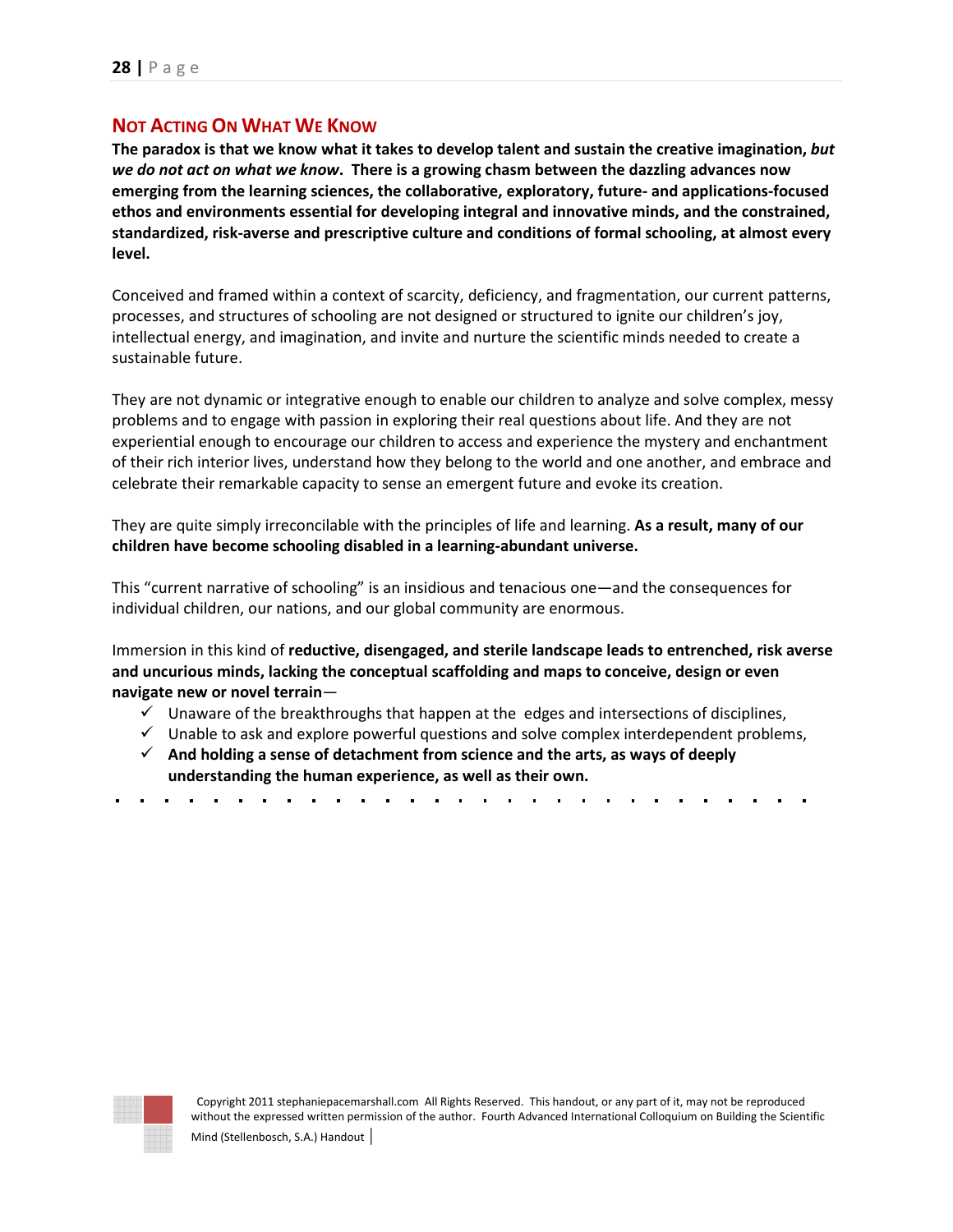

## **Hey, Class of 2009!**

You are going to have to figure out what it means to be a human being on earth at a time when every living system is declining, and the rate of decline is accelerating…

Basically, the earth needs a new operating system, you are the programmers, and we need it within a few decades…

There is invisible writing on the back of the diploma you will receive… I can tell you what it says: YOU ARE BRILLIANT, AND THE EARTH IS HIRING.

Take the hint. And here's the deal:

**Forget that this task of planet-saving is not possible in the time required.** 

**Don't be put off by people who know what is not possible. Do what needs to be done, and check to see if it was impossible only after you are done…** 

Humanity is coalescing. It is reconstituting the world… You join a multitude of caring people. This is the largest movement the world has ever seen.

Rather than control, it seeks connection.

Rather than dominance, it strives to disperse concentrations of power…You are graduating to the most amazing, challenging, stupefying challenge ever bequested to any generation.

The generations before you failed… They got distracted and lost sight of the fact that life is a miracle…

**Nature beckons you to be on her side. You couldn't ask for a better boss. This is your century…** 

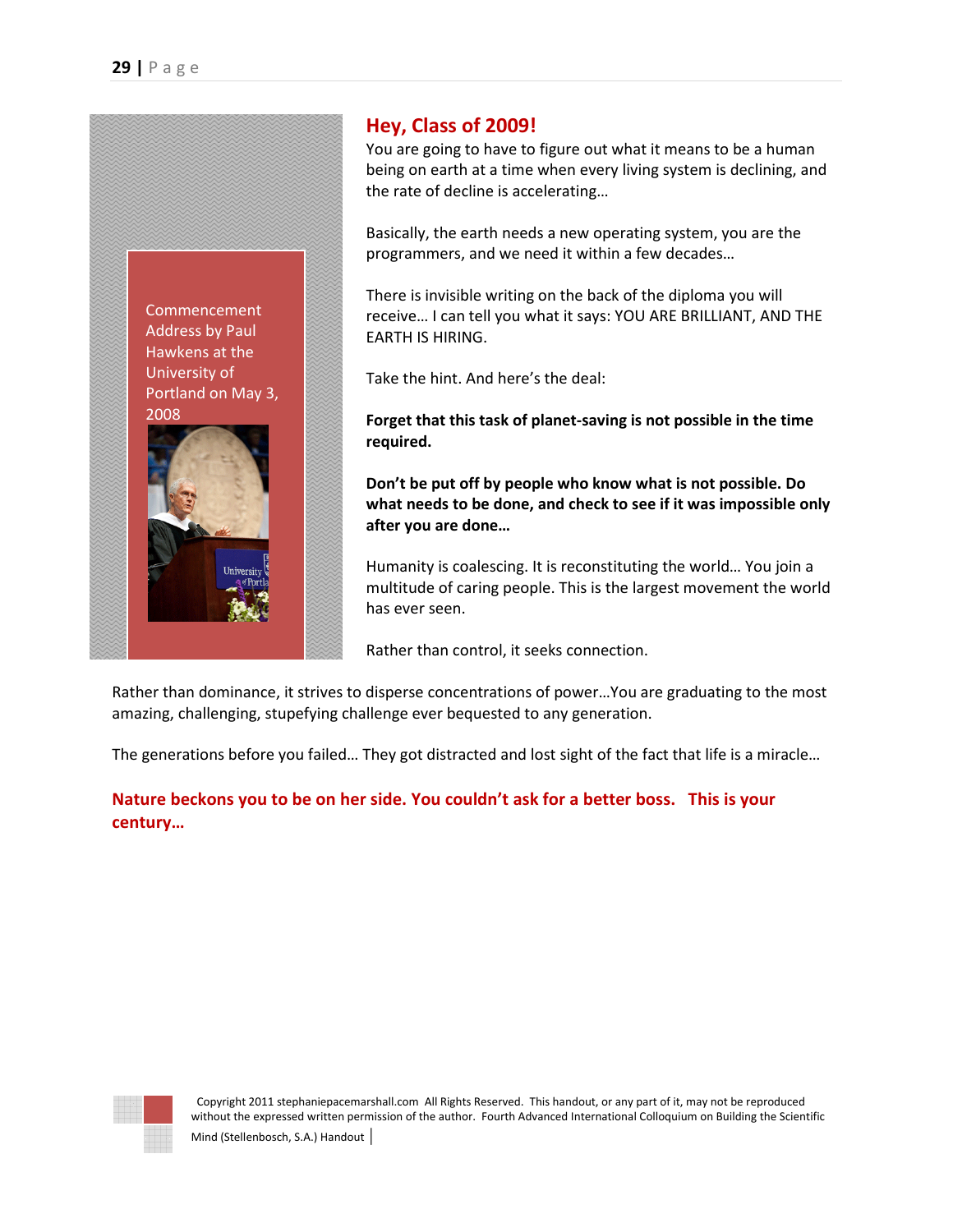

**Imagine** as Maria Montessori once did, schools without conceptual walls and barriers to imagination.

**Imagine** schools powered entirely by sunlight that also purifies waste water that irrigates gardens that grow food and teach biology.

**Imagine** schools as incubators for a new generation of designers that will remake the human presence on Earth in ways that generate ecologies and create the foundation for a fair, decent and prosperous post-carbon economy.

**Imagine** schools that foster the kind of thinking that bridges the chasms of ethnicity, nationality, religious, species and time.

**Imagine** a world made sustainable because we first taught every child to overcome hatred and fear and educated them to be ecologically competent.

**Imagine** schools that draw forth the very best from each child

(David. W. Orr, The Third Teacher:15)

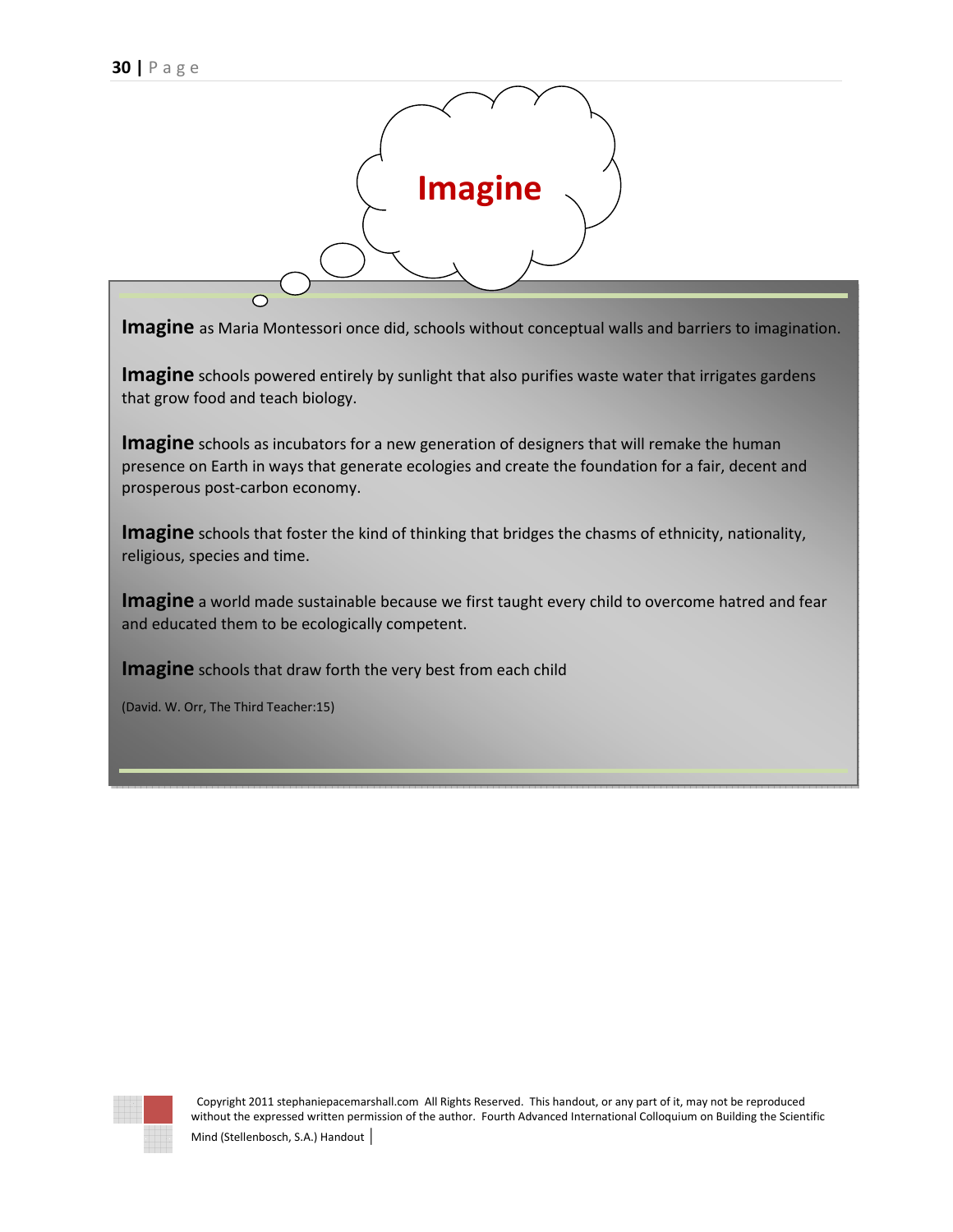## **THE "CAPETOWN" CHALLENGE**

"L'Ecole du Soleil" for the Third Millenium!

**THE CASE** Our children live and learn in a boundary less global commons and in a time of unprecedented connectivity that offers both dazzling possibilities and vexing challenges. Creatively and confidently exploring these possibilities, collaboratively solving these complex challenges and wisely engaging in pioneering research, human-centered design, and transformative global change, requires **"decidedly different scientific habits of mind"—whole and integrated ways of knowing, inquiring, creating and problem-solving not capable of being developed in our current reductive system of schooling and teaching science.** 

Dominated by false beliefs and erroneous assumptions about learning, and conceived within a 19<sup>th</sup> Century industrial and economic context of standardization and prescribed and uniform transaction, our "factory model" of education is incapable of igniting and nurturing the intellectual energy, scientific habits of mind, and inventive genius of our children toward creating a just, sustainable and prosperous future.

Immersing children in this fragmented, emotionally sanitized and competitive learning environment characterized by: "siloed" subjects, teachers, and classrooms; uniform and prescribed textbooks, curriculum, learning time and space; didactic "stand and deliver" instruction; age and grade level placement and learning progression; singular high stakes standardized tests and constrained physical surroundings, cannot develop the creative, inquiry, design and system-based thinking essential for wise

"The world we have made as a result of the level of thinking we have done thus far, created problems we cannot solve at the same level of thinking we used, when we created them." -Einstein

 $\frac{1}{\sqrt{1-\frac{1}{\sqrt{1-\frac{1}{\sqrt{1-\frac{1}{\sqrt{1-\frac{1}{\sqrt{1-\frac{1}{\sqrt{1-\frac{1}{\sqrt{1-\frac{1}{\sqrt{1-\frac{1}{\sqrt{1-\frac{1}{\sqrt{1-\frac{1}{\sqrt{1-\frac{1}{\sqrt{1-\frac{1}{\sqrt{1-\frac{1}{\sqrt{1-\frac{1}{\sqrt{1-\frac{1}{\sqrt{1-\frac{1}{\sqrt{1-\frac{1}{\sqrt{1-\frac{1}{\sqrt{1-\frac{1}{\sqrt{1-\frac{1}{\sqrt{1-\frac{1}{\sqrt{1-\frac{1}{\sqrt{1-\frac{1}{\sqrt{1-\frac{1$ "Thus the task is not so much to see what no one yet has seen, but to think what nobody yet has thought about that which -Schopenhauer

innovation and complex problem-solving. It is also not how our children learn, connect, create and solve problems outside of school, in the ubiquitous real and virtual global commons in which they are a co-creator.

**The purpose of schooling is to transform minds, to liberate the goodness and genius of all children and to ignite and nurture the power and creativity of the human spirit to wisely advance the human condition.** 

Learning is not a spectator sport; it is a live encounter, driven by meaning and personal purpose and grounded in questions, engagement and challenge. The context and conditions of schooling must develop our children's multiple intelligences and enable them to flourish. Every "school" must become a catalyst and center for inquiry, innovation, imagination and part of a dynamic learning and innovation ecosystem. We get what we design for.

*YOUR DEEP DESIGN CHALLENGE*Design a new learning and innovation ecosystem for the  $21<sup>st</sup>$  Century scientific mind that develops "decidedly different" "both/and" ways of knowing. Create its new language and lexicon to describe this new system and enable the conversation that will help bring it to life.

arshall.com All Rights Reserved. This handout, or any part of it, may not be reproduced rmission of the author. Fourth Advanced International Colloquium on Building the Scientific